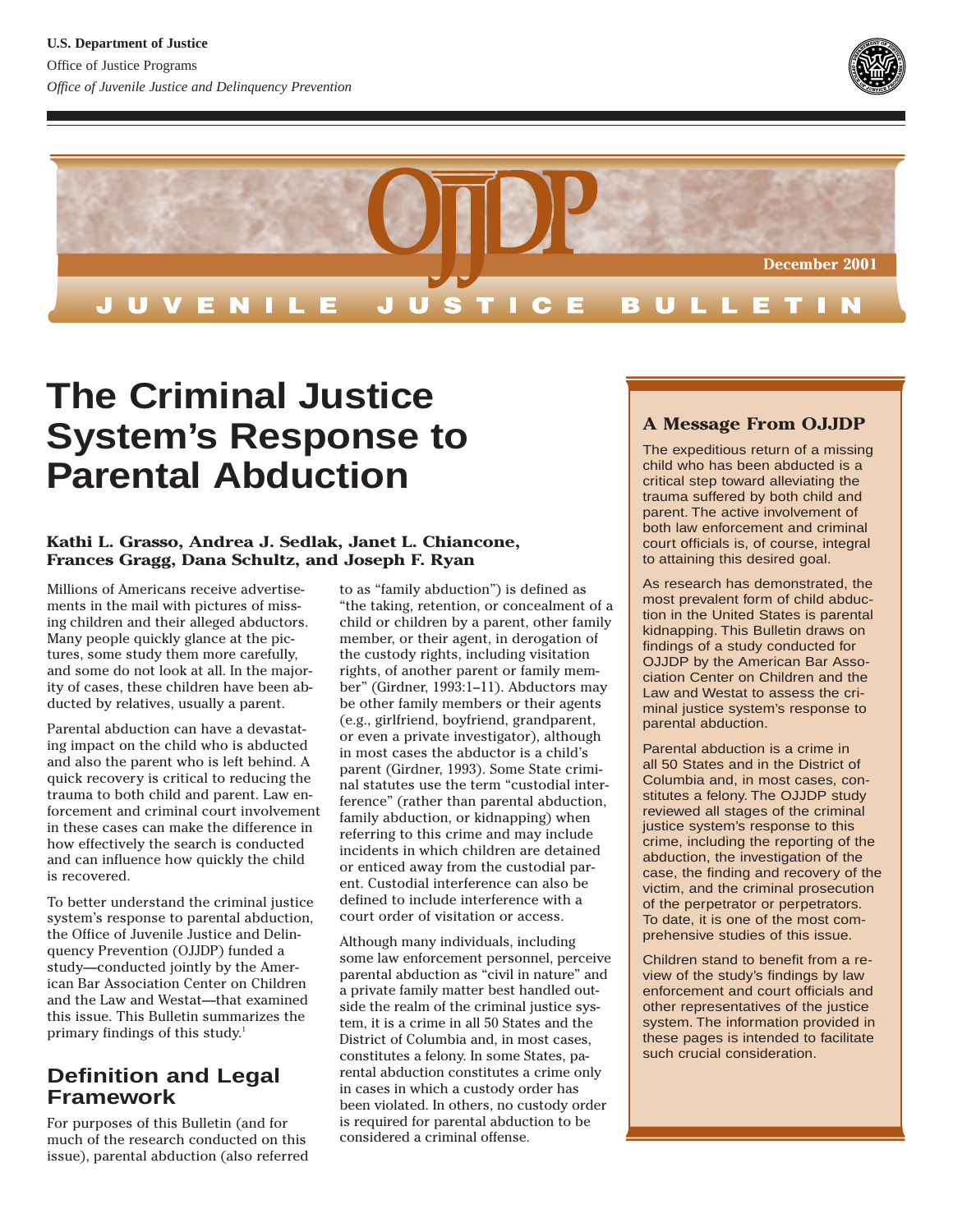## **Criminal and Civil Laws Regarding Parental Abduction**

**The Missing Children's Act of 1982 (28 U.S.C. § 534(a)).** This Act requires the Federal Bureau of Investigation (FBI) to enter descriptive information on missing children into the National Crime Information Center (NCIC) database, a computer database with information on missing persons that can be accessed by law enforcement agencies nationwide.

**The National Child Search Assistance Act of 1990 (42 U.S.C. § 5780).** This Act requires that State and local law enforcement agencies immediately enter information on missing children younger than 18 into the NCIC database and prohibits such agencies from maintaining any waiting period prior to taking a report of a missing child.

**The Missing Children's Assistance Act (42 U.S.C. §§ 5771 et seq.).** Enacted in 1984 and reauthorized in 1988, 1992, and 1999, this Act resulted in the establishment of the National Center for Missing and Exploited Children. NCMEC serves as a national resource center on missing children, providing support to criminal justice system personnel and aggrieved parents as they seek to identify and recover missing children, including those who have been abducted by a parent. It operates a toll-free hotline, provides technical assistance to law enforcement personnel in the field, and educates the public and others on relevant issues.

**The Parental Kidnapping Prevention Act of 1980 (28 U.S.C. § 1738A).** Providing for civil remedies, this Federal Act gives jurisdictional priority to the child's home State in parental abduction cases where conflicts arise between two States. It extends the Federal Fugitive Felon Act to cases in which a child has been taken out of a State where that act would constitute a felony, thus enabling the FBI to investigate. It also authorizes certain persons access to the Federal Parent Locator Service for purposes of identifying the whereabouts of a parentally abducted child.

**The Uniform Child Custody Jurisdiction Act (UCCJA).** An important civil remedy that exists to combat parental abduction, this jurisdictional statute governs when a court has jurisdiction over a parental abduction case and attempts to prevent the occurrence of simultaneous proceedings in two different States. It has been enacted with some variation in all 50 States, the District of Columbia, and the Virgin Islands.

**The Uniform Child-Custody Jurisdiction and Enforcement Act (UCCJEA).** The Uniform Child-Custody Jurisdiction and Enforcement Act, adopted unanimously by the National Conference of Commissioners on Uniform State Laws in 1997 and approved by the American Bar Association in 1998, amends UCCJA to bring it into conformity with the Parental Kidnapping Prevention Act. UCCJEA also clarifies jurisdictional provisions of UCCJA that courts have interpreted inconsistently across the country. As of January 2001, 22 States had enacted UCCJEA.<sup>1</sup>

**The Hague Convention on the Civil Aspects of International Child Abduction.** This Convention, ratified by the United States in 1988, is an international treaty currently in effect in 43 countries.<sup>2</sup> It serves to simplify and expedite the return process when children have been abducted internationally. The Convention's implementing procedures can be found in the International Child Abduction Remedies Act (42 U.S.C. §§ 11601 et seq.). In 1993, the United States also passed the International Parental Kidnapping Crime Act (18 U.S.C. § 1204), making the abduction or retention of a child from the United States a felony.

2. For the most recent list of countries that have ratified the Hague Convention, see http://travel.state.gov/ hague\_list.html.

# **Study Background**

The primary goal of the study was to provide further insight into whether and how the criminal justice system intervenes in

parental abduction cases by collecting data on the following:

◆ National estimates of parental abduction reports to law enforcement authorities and resulting arrests.

- ◆ National estimates of parental abduction cases which were opened by prosecutors and in which criminal charges were filed.
- Law enforcement authorities' use of management information systems (MISs) and written policies and procedures in responding to parental abduction reports.
- ◆ Staffing characteristics and administrative resources.
- ◆ Staff participation in formal training or special programs addressing parental abduction.
- Parental abduction case flow through the criminal justice system.
- Characteristics of cases in which law enforcement intervened by investigating and/or filing criminal complaints.
- ◆ Model approaches to the handling of parental abduction cases.

The study consisted of three phases:

- ◆ **Phase 1:** A nationally representative survey of law enforcement agencies and prosecutors' offices.
- **Phase 2:** Site visits to six counties where a larger than average number of parental abduction cases were prosecuted.
- ◆ **Phase 3:** A review of individual parental abduction case files in the law enforcement agencies and prosecutors' offices of three of the six jurisdictions visited.

The study examined all facets of the criminal justice system's response, including the reporting of the incident, investigation of the case, location and recovery of the child, and criminal prosecution of the abductor(s). The site visits provided insight into various aspects of unique programs, and the national survey and case file reviews attempted to identify those characteristics that resulted in an enhanced system response. Based on these findings, the researchers developed recommendations for statutory, policy, and programmatic change. The study described in this Bulletin concluded in 1996 and is based on parental abduction data from 1992 to 1996. Nevertheless, the study findings and recommendations continue to be relevant to current incidents of parental abduction. OJJDP has chosen to highlight the findings of this study because, to date, this is one of the most comprehensive studies of the Nation's criminal justice system's response to the crime of parental abduction.

<sup>1.</sup> For more detail about UCCJEA, including a list of States that have adopted the Act, see http://www.nccusl. org/nccusl/uniformact\_factsheets/uniformacts-fs-uccjea.asp.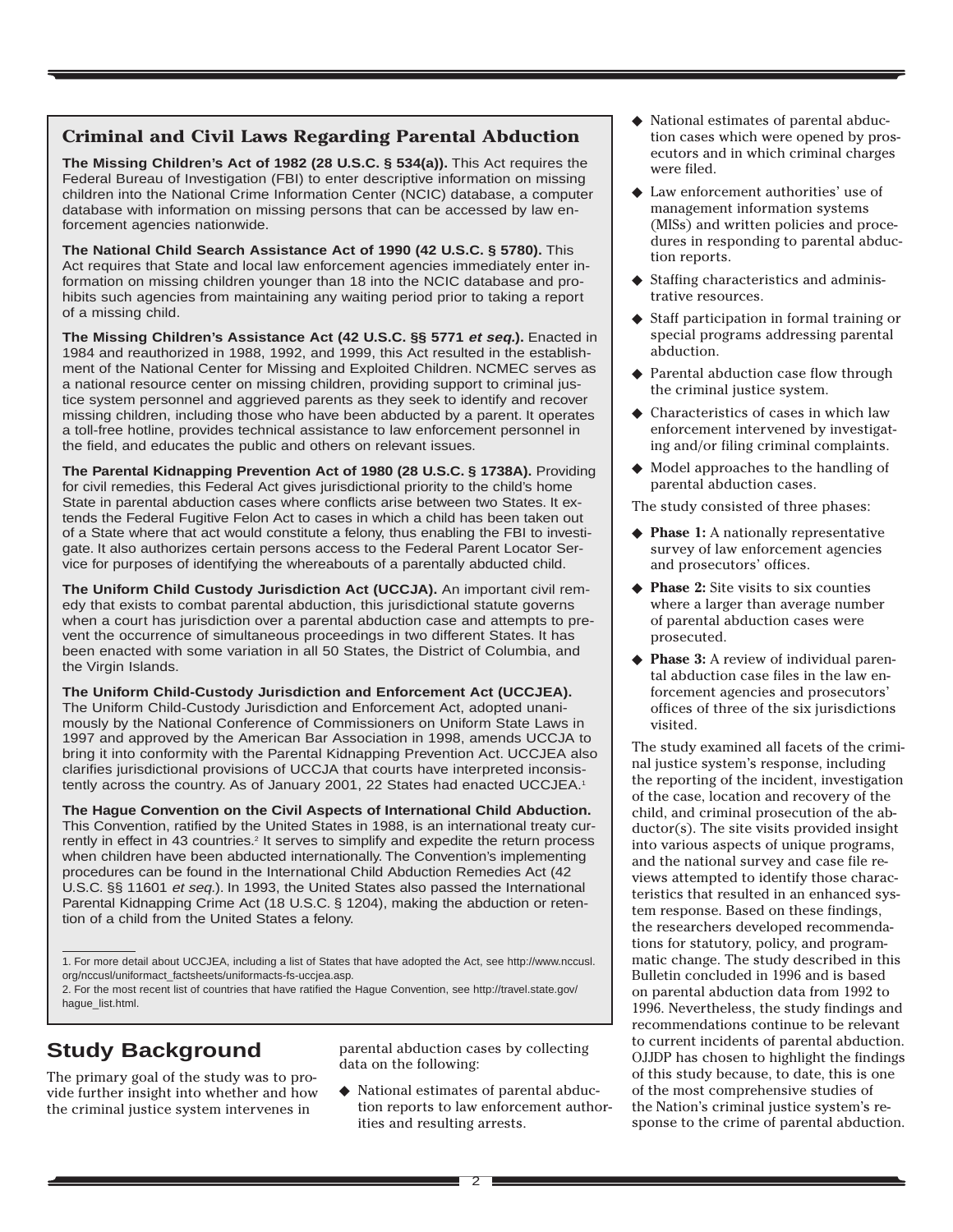# **Phase 1: Findings From the National Survey**

# **Methodology**

All law enforcement agencies and prosecutors serving a nationally representative sample of 400 counties were surveyed about their handling of parental abduction incidents occurring in 1992. In all, 400 prosecutors' offices, 405 county law enforcement agencies, and 3,625 municipal law enforcement agencies were surveyed. Two questionnaires, one to be filled out by law enforcement agencies and the other by prosecutors, were mailed to the offices of sheriffs, police, and prosecutors in the selected jurisdictions.

Because of a series of followup mailings and other reminders to survey participants, the response rate was excellent for a mail survey. Overall, 76.6 percent of the law enforcement agencies completed the survey, 4.7 percent were found to be ineligible because the agencies did not have jurisdiction to conduct criminal investigations of parental abductions, and only 0.5 percent directly refused. Three-quarters (75 percent) of sampled prosecutors completed the survey, with 2.5 percent declining to participate and 22.5 percent not responding at all.



### **National Estimates of Reports, Arrests, and Prosecutor Actions**

Law enforcement agencies and prosecutors reported the following for 1992:

- ◆ An estimated 30,500 parental abduction cases were reported to law enforcement agencies. In 82 percent of these cases, a parent was responsible for the abduction; in 12 percent, a family member other than a parent was the abductor; and in 6 percent, nonfamily members were the perpetrators.
- ◆ Approximately 4,500 cases of parental abduction—only 15 percent of all reported cases—resulted in arrest.
- ◆ A higher number of cases were referred to prosecutors than the 4,500 resulting in arrest. Law enforcement agencies referred about 9,200 parental abduction cases (30 percent of all reported cases) to prosecutors.
- ◆ An estimated 15,000 parental abduction cases were formally opened by prosecutors. This number is substantially higher than the number of referrals to prosecutors' offices by law enforcement agencies (9,200), implying that many parental abduction cases reach these offices by other referral routes, such as through the courts or directly from the aggrieved custodial parent.
- Criminal charges were filed in only an estimated 3,500 (23 percent) of the 15,000 cases opened by prosecutors. Of the cases in which charges were filed, 31 percent were dismissed and 49 percent resulted in convictions.
- ◆ Only 17 of the 400 counties surveyed reported that their prosecutors' offices filed more than 15 criminal complaints in 1992. Only 8 of these 17 counties were outside of California.

#### **Relation to NISMART Estimates**

The most comprehensive study of the extent of parental abduction is the National Incidence Studies on Missing, Abducted, Runaway, and Thrownaway Children in America (NISMART)<sup>2</sup> (Finkelhor, Hotaling, and Sedlak, 1990). Conducted in 1988, this nationwide telephone household survey produced estimates of the number of

family abductions (to both domestic and international destinations) nationwide. Cases identified in NISMART are categorized as either "broad scope" or "policy focal":

- ◆ **Broad-scope cases.** These are cases in which a family member either (1) took a child in violation of a custody agreement or decree or (2) failed to return or give over a child at the end of a legal or agreed-upon visit (in violation of a custody agreement or decree) and the child was away at least overnight. NISMART researchers estimated that 354,100 children experienced an abduction under this definition. This category included most cases that would be considered abduction under even the broadest statutes and also many in which law enforcement agencies and prosecutors would not be involved (either because of more stringent legal definitions or by discretion).
- ◆ **Policy-focal cases.** These are cases that fit the broad-scope definition but also have at least one of the following characteristics: (1) an attempt was made to conceal the taking or whereabouts of the child and prevent contact with the child, (2) the child was transported out of State, or (3) evidence existed that the abductor intended to keep the child indefinitely or to permanently affect custodial privileges. About 46 percent (163,200) of the broad-scope cases fell within this narrower definition (Finkelhor, Hotaling, and Sedlak, 1990).

The national estimates of reports of parental abduction to law enforcement agencies in the present study include only cases for which law enforcement officially took a report (30,500) or for which prosecutors' offices officially opened a case (15,000). These figures are substantially lower than the estimated number of family abduction cases reported in the 1990 NISMART study. Figures from both studies appear equally valid in their own right. Possible explanations for the discrepancy between the two studies include:

Classification of the crime within the system not readily identifiable. For example, a violation of a custody order may not be distinguishable in the system from a violation of any other court order.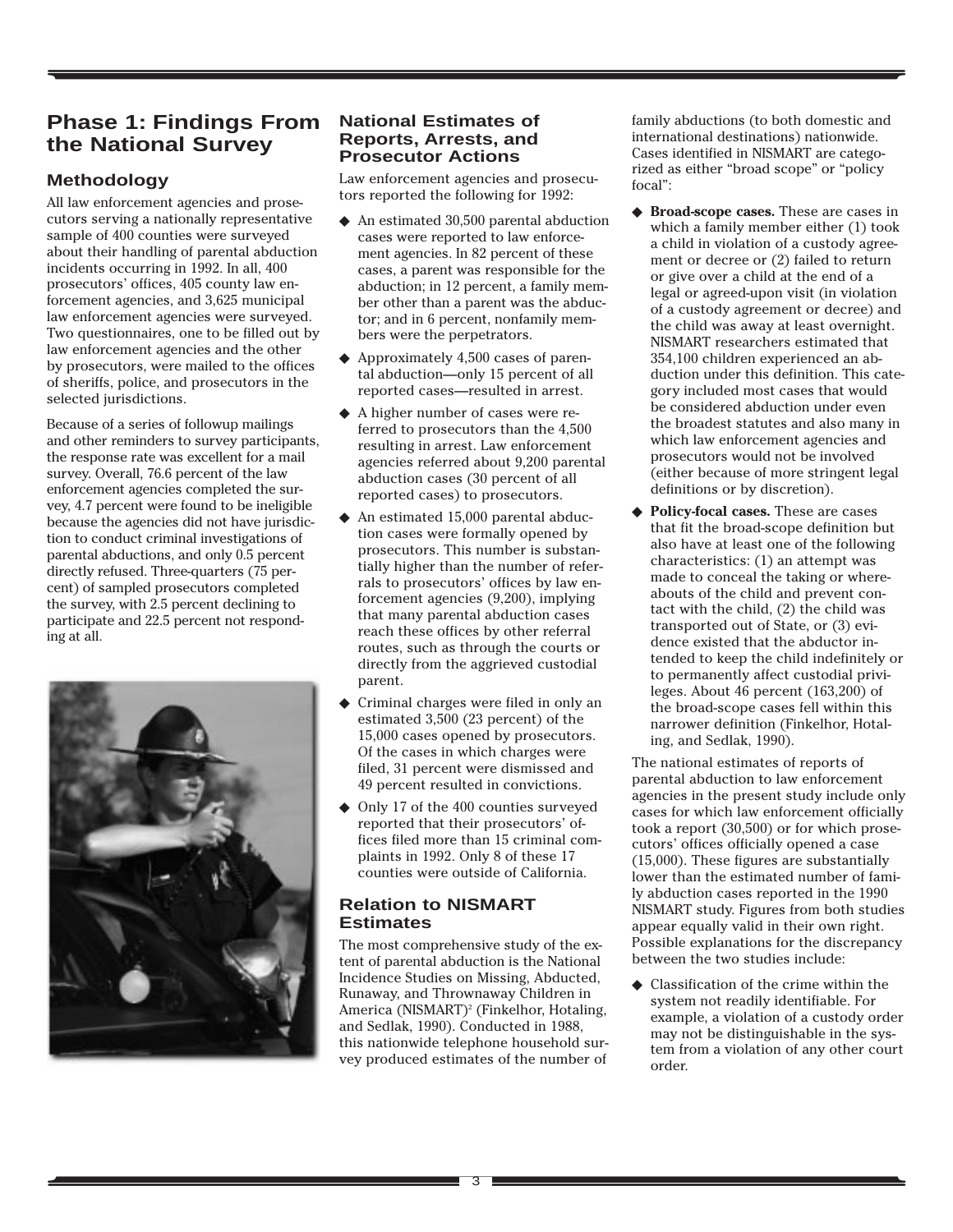- ◆ Failure to report parental abductions that occur in concert with other crimes. For example, police may record other crimes, such as assault and battery or breaking and entering, and only mention the parental abduction in the narrative of the report.
- ◆ Lack of jurisdiction by some law enforcement agencies to conduct criminal investigations on parental abductions.
- ◆ Informal handling of cases by both police and civil attorneys to return the child to the custodial parent.

#### **Case Characteristics Influencing Law Enforcement and Prosecutor Processing**

The following three factors were most frequently cited by law enforcement agencies as influencing their decision to take a report of an alleged parental abduction:

- ◆ The existence of a custody order (60.1 percent).
- ◆ The endangerment of a child (52.1 percent).
- $\blacklozenge$  Joint custody (50.3 percent).<sup>3</sup>

Two of these factors—endangerment of the child and existence of a custody order—were also among three of the most commonly cited factors determining investigative priority (70.9 and 51.9 percent, respectively). The other most frequently reported factor was the child's disability status, cited by 65.7 percent of agencies.

The most common factors influencing whether a prosecutor's office opened a case were the existence of a custody order (70.6 percent), joint custody (62.8 percent), and endangerment of a child (62.2 percent). Regarding whether a case was actually prosecuted (i.e., filing of a criminal complaint), the three most common factors influencing this decision were the existence of a custody order (77.0 percent), the length of time the child had been gone (68.0 percent), and joint custody (66.9 percent).

# **Agency Characteristics and Resources**

The majority of law enforcement agencies reported that they did not have written policies and procedures governing parental abduction cases (69 percent), that they did not receive formal training on the handling of parental abduction cases (63 percent), and that they were not aided by a computerized MIS in providing information on the number of parental abduction cases reported to their agencies (69 percent). Only 10 percent of the law enforcement agencies indicated that they had specialized programs designed to address parental abduction in their jurisdictions.

The survey of prosecutors produced similar findings. The vast majority stated that they had not been aided by a computerized MIS in providing survey information (85 percent), that they did not have policies or written guidelines on the handling of parental abduction cases (86 percent), and that staff did not receive formal training on parental abduction (86 percent). Seventy-nine percent of the prosecutors' offices indicated that they did not have specialized parental abduction programs.

# **Phase 2: Findings From Site Visits**

In 1994, project staff conducted extensive interviews with individuals familiar with the criminal justice system's processing of parental abduction cases in six counties of varying sizes and attributes: Escambia County, FL; Hudson County, NJ; Pima County, AZ; Salt Lake County, UT; San Diego County, CA; and Snohomish County, WA. The primary purposes of the site visits were to examine how law enforcement agencies respond to parental abduction reports and to identify unique casehandling practices.

Sites were selected based on the results of the national survey. The sites were chosen for their geographic diversity and met the following criteria:

- ◆ The prosecutor's office in the county had filed at least 15 criminal custodial interference complaints in 1992.
- ◆ Agencies in the county used MISs for individual case tracking.

At the time of site selection, it was determined that the filing of a relatively high number of criminal complaints (in this case, 15 or more) was one indicator of an enhanced law enforcement response to the crime of parental abduction.

## **Parental Abduction as a Case-Handling Priority**

With the exception of the San Diego County District Attorney's and Hudson County Sheriff's Offices, all criminal justice agencies reported that parental abduction cases constituted only an

estimated 1 to 5 percent of their workload. Some perceived parental abduction cases as "low priority" given their agencies' limited staffing and the high volume of other cases they were assigned to handle. This did not mean, however, that personnel in these offices had not developed some expertise in the handling of parental abduction cases. For the most part, these experts were detectives assigned to the departmental unit responsible for the investigation of child abuse, parental and stranger abductions, and runaway youth.

At sites where agency staff had developed expertise in parental abduction or a specialty unit had been created, such as in Hudson and San Diego Counties, it was clear that the initiative of skilled and concerned staff contributed to an enhanced criminal justice system response. However, specialized systems were not always institutionalized within an agency and might not exist if specialized staff were no longer employed by that agency. Of the 12 sheriff's offices and police departments contacted, only 5 had written policies governing the processing of parental abduction cases. San Diego County was the only site where a specific criminal justice agency, the District Attorney's Office, was mandated by law to intervene in a case of parental abduction.

#### **Case Processing and the Impact of Court Orders on Police Action**

With the exception of Utah, the States visited were governed by laws that could be interpreted to prohibit custodial interference both before and after the issuance of a custody order.4 Statutes in California, Florida, and Washington expressly outlawed custodial interference prior to the issuance of a custody order. Although Arizona's statute was less clear as to whether intervention is authorized before a custody order is granted, the Pima County prosecutor's office interpreted case law as allowing intervention in such cases. In Hudson County, NJ, despite the statute's lack of clarity, law enforcement officials reported that they would, at a minimum, investigate a complaint of parental abduction to ensure that the child was safe and at the same time refer the aggrieved parent to the family court to obtain a custody decree.

Generally, law enforcement personnel in these six States responded to some degree to a complaint of parental abduction, even when an aggrieved party did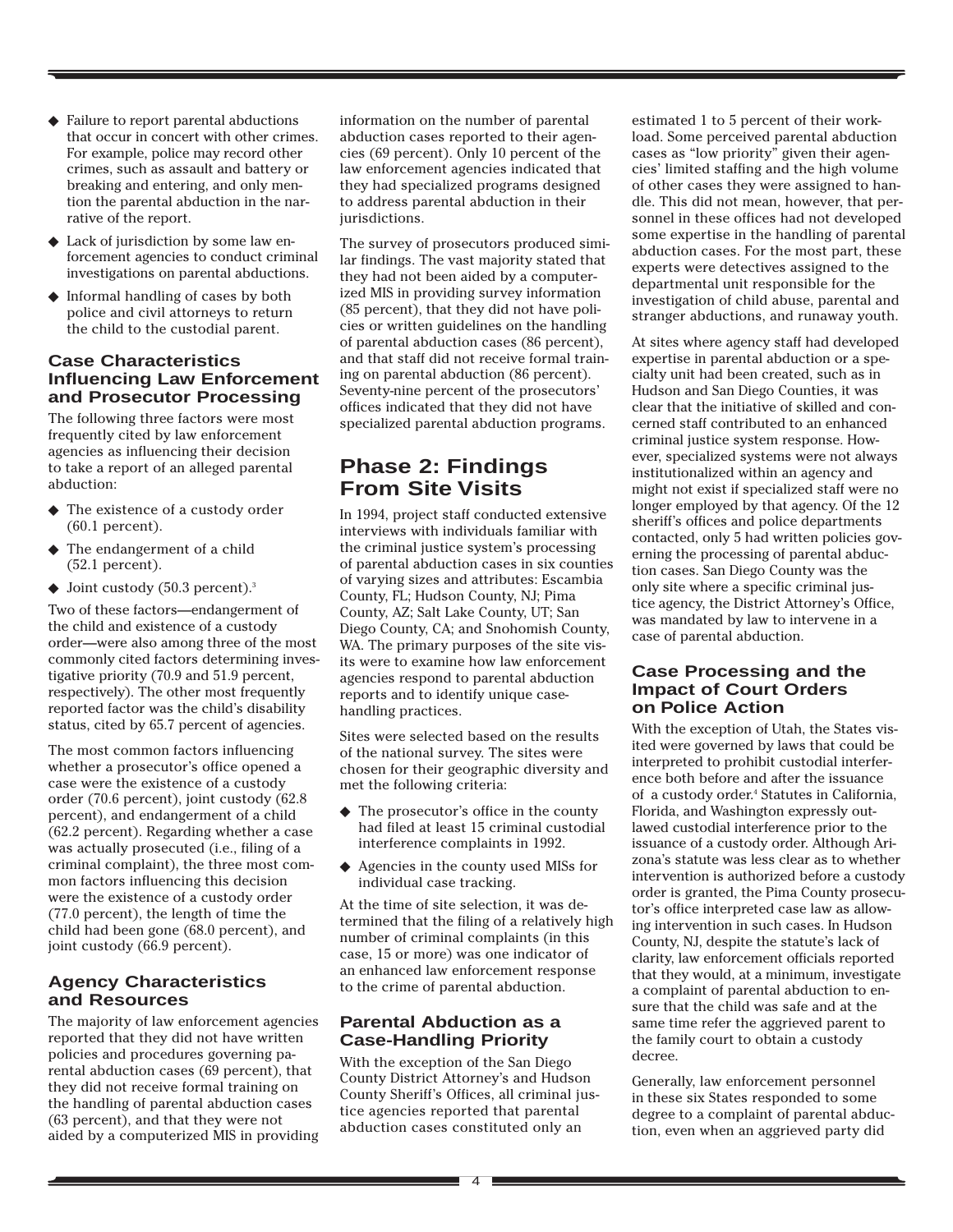not have a custody order. In at least three jurisdictions visited, the degree of response (e.g., patrol officer sent to scene, followup contact with involved parties) varied, depending on whether a court order existed or whether a child was at risk of harm. In the other three counties, a governing custody order had no impact on the degree of response because a patrol officer was automatically dispatched to the scene or an investigation was conducted to verify the legitimacy of a complaint. At a minimum, in all sites, even if no court order existed, police would travel to the scene of the complaint to assess a child's well-being and, at the same time, refer parties to local civil courts, legal services or pro bono programs, or the private bar for assistance in filing a petition for custody.

# **Visitation Interference**

Visitation interference, or denial of access, encompasses the situation in which a child's legal custodian prevents a parent or individual with court-ordered visitation from exercising those rights. Almost all the law enforcement agencies visited reported they would respond to complaints of visitation interference by sending a patrol officer to the scene or attempting to investigate the matter over the phone. Whether police enforced visitation orders depended on the specificity and clarity of the order. Also, not all responses to visitation interference reports were immediate, with some agencies believing that the interference should be of a "protracted" nature. The statutes of five of the six States visited prohibited interference with a visitation or access order. In three of these five States, violation of a visitation order could constitute a felony.

#### **Preparation of Crime Reports**

In all jurisdictions, law enforcement personnel prepared a crime report upon receiving a complaint of parental abduction. Whether an incident of custodial interference would be labeled as such varied among jurisdictions. In some sites, a custodial interference offense could be classified as a "miscellaneous" offense, a "civil matter," or a related offense (such as domestic violence or assault).

#### **Entry Into the NCIC Database**

The National Child Search Assistance Act of 1990 (42 U.S.C. § 5780) requires that State and local law enforcement agencies take a report on a missing child and enter



descriptive information on that child into the National Crime Information Center (NCIC) database without a waiting period, regardless of whether the abduction constitutes a criminal violation. The Federal Missing Children's Assistance Act of 1984 (42 U.S.C. § 5772(1)(A) and (B)) provides that for purposes of NCIC entry, a "missing child" is defined as

any individual less than 18 years of age whose whereabouts are unknown to such individual's legal custodian if—

(A) the circumstances surrounding such individual's disappearance indicate that such individual may possibly have been removed by another from the control of such individual's legal custodian without such custodian's consent; or

(B) the circumstances of the case strongly indicate that such individual is likely to be abused or sexually exploited. . . .

Agency personnel reported varying practices as to the entry of information on parentally abducted children and perpetrators into the NCIC database. It was the practice in some jurisdictions not to enter information on a parental abduction case unless the child's whereabouts were "unknown," an arrest warrant had been issued, or the abductor had fled out of State.

#### **Contact With the Federal Bureau of Investigation**

Pursuant to the Parental Kidnapping Prevention Act of 1980 (28 U.S.C. § 1738A), the FBI is authorized to investigate cases in which children have been abducted by parents or their agents across State lines or out of the country. In these cases, State or local law enforcement authorities would seek the issuance of a Federal Unlawful Flight to Avoid Prosecution (UFAP) warrant to enable the FBI to investigate a fugitive parent's whereabouts.

The majority of law enforcement personnel reported minimal contact with the FBI. They related that the FBI was involved in only a few or none of their cases, and their comments reflected a possible underuse of FBI resources. One respondent recommended that the FBI become more involved with case investigation once a UFAP warrant had been issued and noted a lack of followup on the FBI's part. Another perceived the FBI as "jumping" on a case quickly if a child were taken out of State. Several viewed their working relationship with the FBI as "good."

#### **Use of State Missing Children's Clearinghouses**

All States, the District of Columbia, and Puerto Rico now have State missing children's clearinghouses. Depending on the jurisdiction, clearinghouses can have a role in educating the public on missing children's issues, can be instrumental in coordinating agency services aimed at child recovery, and, in specific cases, can provide assistance to law enforcement agencies in recovering children.

With the exception of personnel in three counties, investigators appeared to underuse State missing children's clearinghouses. These investigators seemed unaware of the existence of clearinghouses in their States or, if they were aware, did not convey to interviewers that they accessed clearinghouse services.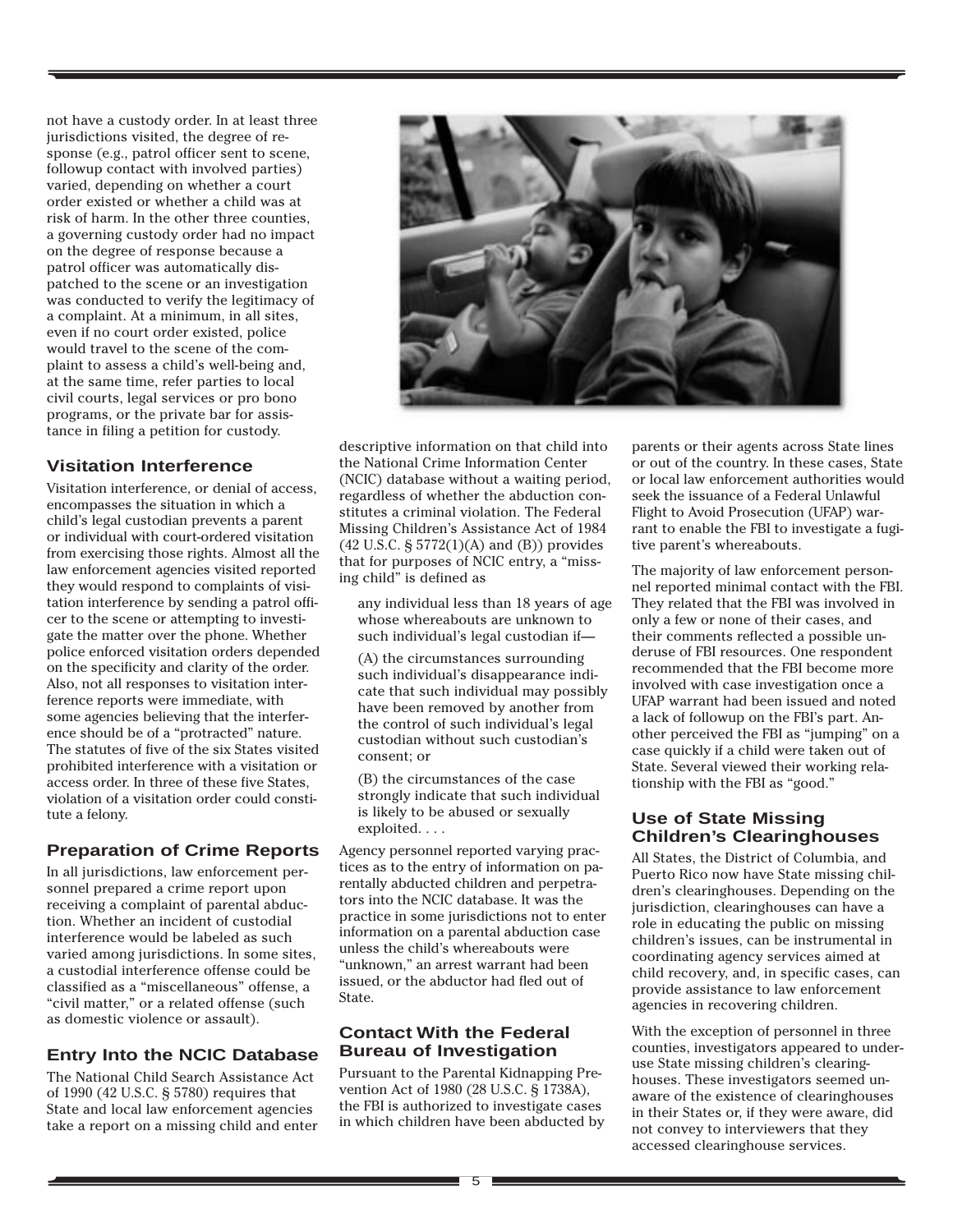#### **Other Support Services**

Agency personnel have had varying experiences with other support services. Most were not aware of or had never used the Federal parent locator service. Although the majority were familiar with the publications of the National Center for Missing and Exploited Children (NCMEC), it was less clear whether they were aware of NCMEC's training programs and provision of technical assistance in individual cases.

# **Access to Prosecutors**

All law enforcement agencies had 24-hour access to prosecutors who could advise them on relevant legal issues. In at least three jurisdictions, agency personnel had direct access to a prosecutor specializing in custodial interference cases.

## **Involvement of Child Protective Services**

At all sites, agencies maintained a policy that a referral would be made to the local child protective services agency in parental abduction cases in which a child was endangered or at risk of harm. In these cases, law enforcement personnel would have the authority to remove a child from a threatening situation.

## **Training and Specialized Knowledge**

With the exception of the sites that had specialty units (Hudson, Pima, and San Diego Counties), training on parental abduction issues was "on-the-job." In the jurisdictions that had formal training, the topics included Federal and State criminal custodial interference laws, the psychosocial aspects of the crime, written policies and procedures involving case processing, effective interventions, and the interplay between the criminal and civil systems in resolving custodial interference disputes.

Most of the personnel interviewed were knowledgeable about their State's criminal custodial interference laws. Sites with a large immigrant population—Hudson, Pima, and San Diego Counties—also had personnel familiar with the handling of international abduction cases. Personnel at these three sites were knowledgeable about the Hague Convention on the Civil Aspects of International Abduction and knew how to access the services of the U.S. Department of State, the U.S. Customs Office, and the U.S. Immigration and Naturalization Service for assistance in locating the abductor and recovering the abducted child.

Prosecutors in Pima and San Diego Counties had become specialists in the field of parental abduction and were viewed as national experts. In the other four counties, although prosecutors were familiar with their State laws addressing criminal custodial interference, they had relatively limited experience with applicable State civil laws, primarily because they did not practice in civil or family courts and did not specialize in custodial interference. On-the-job training was the norm for prosecutors in these cases.

# **Criteria for Filing a Criminal Complaint**

In all jurisdictions, the number of criminal custodial interference complaints filed was quite low. For example, in San Diego County, where the District Attorney's Office received as many as 1,500 calls regarding custodial interference per year, only about 350 cases were formally opened and, of these, only an estimated 30 criminal complaints were filed each year. Most, if not all, prosecutors reported that prosecution may not be in a child's or family's interest and that the most important priority was to recover the child safely and expeditiously. The consensus was that prosecutors had to evaluate each case individually before initiating prosecution.

Typically, only custodial interference was charged in these cases. In two jurisdictions visited, prosecutors also filed charges of child endangerment, burglary, or assault related to domestic violence. Only Pima County actively prosecuted misdemeanor visitation interference cases through the county and city attorneys' offices.

The criteria for filing a criminal complaint varied between jurisdictions. The following factors were among those identified by prosecutors as influencing their decisions to prosecute:

- ◆ The child and/or abductor could not be located, or the abducting party refused to return the child.
- ◆ The custodial interference was for a permanent or protracted period (e.g., 2 to 3 months).
- ◆ The abductor crossed State lines or fled the country.
- ◆ A custody or visitation order had been violated.
- ◆ Evidence existed of repetitive criminal conduct on the part of the perpetrator.

# **Extradition of Offender**

In most sites, offenders were rarely extradited. One explanation was the expense involved in extraditing the abductor, especially if he or she were in a distant location. Extradition was more likely to occur in jurisdictions in which prosecutors' offices had a unit employing staff who specialized in parental abduction cases.

# **Case Disposition**

The majority of cases filed in all six jurisdictions resulted in plea bargains or dismissals. Individuals convicted of custodial interference usually received probation with conditions (e.g., they had to pay restitution to the victim, attend parenting skills classes, or stay away from the victimized child). Jail time was extremely rare. It appeared that defendants were incarcerated, either prior to or after a conviction, only when they refused to disclose a child's whereabouts.

According to prosecutors, parental abduction cases were rarely tried by a jury or judge. Three jury trials were reported, one in each of three sites in which case files were tracked. Bench trials (cases in which the judge determines guilt or innocence) occurred with some frequency only at one site that actively prosecuted visitation interference cases. Prosecutors perceive parental abduction cases as extremely difficult to try. Not only must they prove the elements of an offense, they must refute the defense that the abductor acted to protect the child from the other parent's alleged abusive behavior.

## **Victim Advocacy Programs and Reunification Services**

With the exception of Pima and San Diego Counties, victim advocates had a minimal role in assisting parents and children prior to and after a child's recovery. The victim witness advocate of the Pima County Attorney's Office and the investigation specialists of the San Diego District Attorney's Office have been instrumental in getting aggrieved parties access to civil court and legal services and providing assistance during the reunification process.

# **Phase 3: Findings From Case File Reviews**

In the study's third phase, the criminal justice system's response to parental abduction was further examined through a review of individual case files in three of the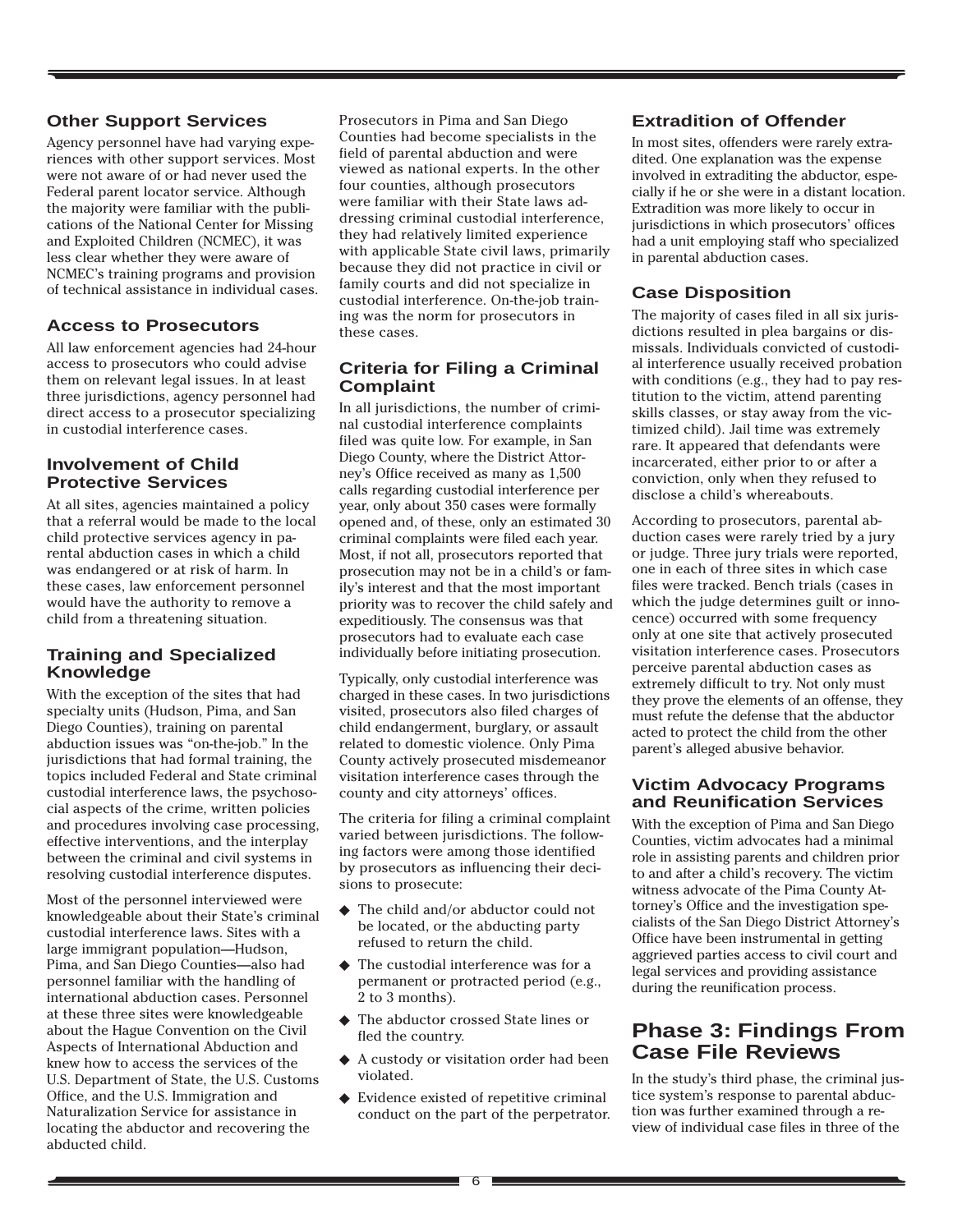jurisdictions visited during the study's second phase—Hudson, Pima, and San Diego Counties. Individual case tracking produced important findings on the processing of parental abduction cases through the criminal justice system and on case characteristics and their influence on case outcomes. It also corroborated many of the findings of the study's site visits.

Conducted in 1995, data collection involved abstracting information from existing paper and computer files in the sites' law enforcement agencies and prosecutors' offices. The final sample included 80 cases in Hudson County (62 from the Sheriff's Office and 18 from the prosecuting attorney's office), 96 cases in San Diego County (all from the District Attorney's Office), and 94 cases in Pima County (80 from the Tucson Police Department and 14 from the county attorney's office).

Figures 1–3 provide an overview of the characteristics and processing of these cases in the three jurisdictions. Researchers considered various characteristics to determine whether they were associated with the response to and outcomes of parental abduction cases—specifically, whether an arrest was made or arrest warrant issued and whether charges (felony or misdemeanor) were filed in criminal court.5 Across all three sites, 74 complaints of parental abduction resulted in arrests or the issuance of an arrest warrant. Fifty of these complaints resulted in the filing of felony and misdemeanor charges.

Four of the twelve perpetrator characteristics examined were found to be positively associated with whether a case resulted in an arrest. That is, cases with the characteristic were more likely to result in the perpetrator's arrest than cases without it. These perpetrator characteristics are listed below:

- ◆ **Race/ethnicity.** Perpetrators identified as African American, Hispanic, or "other" were more likely to be arrested than white, non-Hispanic perpetrators.
- ◆ **Criminal record.** Perpetrators with at least one prior arrest were more likely to be arrested than perpetrators with no prior arrests.
- ◆ **Prior law enforcement incidents or complaints between the perpetrator and complainant.** A prior complaint involving law enforcement increased the likelihood of arrest.

◆ **History of drug and alcohol abuse.** Perpetrators with a history of drug and alcohol abuse, regardless of the source of that information, were more likely to be arrested.

Nine complainant characteristics were examined for their relationship with case outcomes. Four complainant characteristics were associated (either positively or negatively) with arrests or the issuance of an arrest warrant:

- ◆ **Relationship to the child.** Cases in which child protective services was the complainant were more likely to result in the perpetrator's arrest.
- ◆ **Criminal history.** Cases in which the complainant had a criminal record were less likely to result in the perpetrator's arrest.
- ◆ **History of domestic violence.** Cases in which the complainant had a history of committing domestic violence were less likely to result in the perpetrator's arrest.
- ◆ **History of mental illness.** Cases in which there was an indication of the complainant's past mental illness were less likely to result in the perpetrator's arrest.

One perpetrator characteristic, prior law enforcement incidents or complaints, was found to be associated with the filing of charges by prosecutors' offices. The complainant's history of committing child abuse was also associated with whether charges were filed in criminal court.

None of the characteristics associated with the abducted child (e.g., the number of children involved in the incident or the living situation of the child) was found to be significantly related to case outcomes. This may be attributable in part to the fact that the majority (60 to 78 percent) of cases in all three sites involved only one child.

Six incident characteristics were examined for association with case outcomes; three were found to be significantly related to arrests and arrest warrants:

- ◆ The use of a weapon or force.
- ◆ The return of the child to the leftbehind parent.
- ◆ The removal of the child from the jurisdiction.

The perpetrator was more likely to be arrested or have an arrest warrant issued if a weapon or force had been used, the

child had been returned, or the child had been taken out of the jurisdiction during the abduction incident.

# **Implications of This Study**

Emerging from this study is a picture of a criminal justice system paying relatively scant attention to the crime of parental abduction. As reported in NISMART, an estimated 155,800 children are victims of serious parental abductions in the course of a year (Finkelhor, Hotaling, and Sedlak, 1990), yet research from this current study indicates that only 30,500 police reports are officially registered and only an estimated 4,500 arrests for parental abduction are made. Of parental abductions coming to the attention of prosecutors, only 9,200 cases are officially opened and only 3,500 criminal complaints are actually filed. Even allowing for the fact that a single reported case may involve the abduction of more than one child, these figures imply a very low response rate overall.

Although parental abduction is a crime in all 50 States and the District of Columbia, this study's findings reveal that criminal justice agencies have not implemented training and other programs that would educate their staff about custodial interference and enable them to respond more effectively. As stated earlier, this study's findings indicate that the majority of law enforcement agencies and prosecutors' offices do not have written policies and procedures governing the processing of parental abduction cases, do not train staff in how to respond to these cases, and do not have special programs designed to specifically address the crime.

However, it should be noted that during site visits, several jurisdictions were identified that have developed promising approaches to handling parental abduction cases. The characteristics unique to the majority of jurisdictions visited that contributed to an enhanced criminal justice response were the following:

- ◆ Statutory authority to intervene.
- ◆ Agency leaders and staff committed to combating parental abduction.
- ◆ Personnel who specialize in the handling of parental abduction cases.
- ◆ Coordinated agency response.
- ◆ Good agency management practices.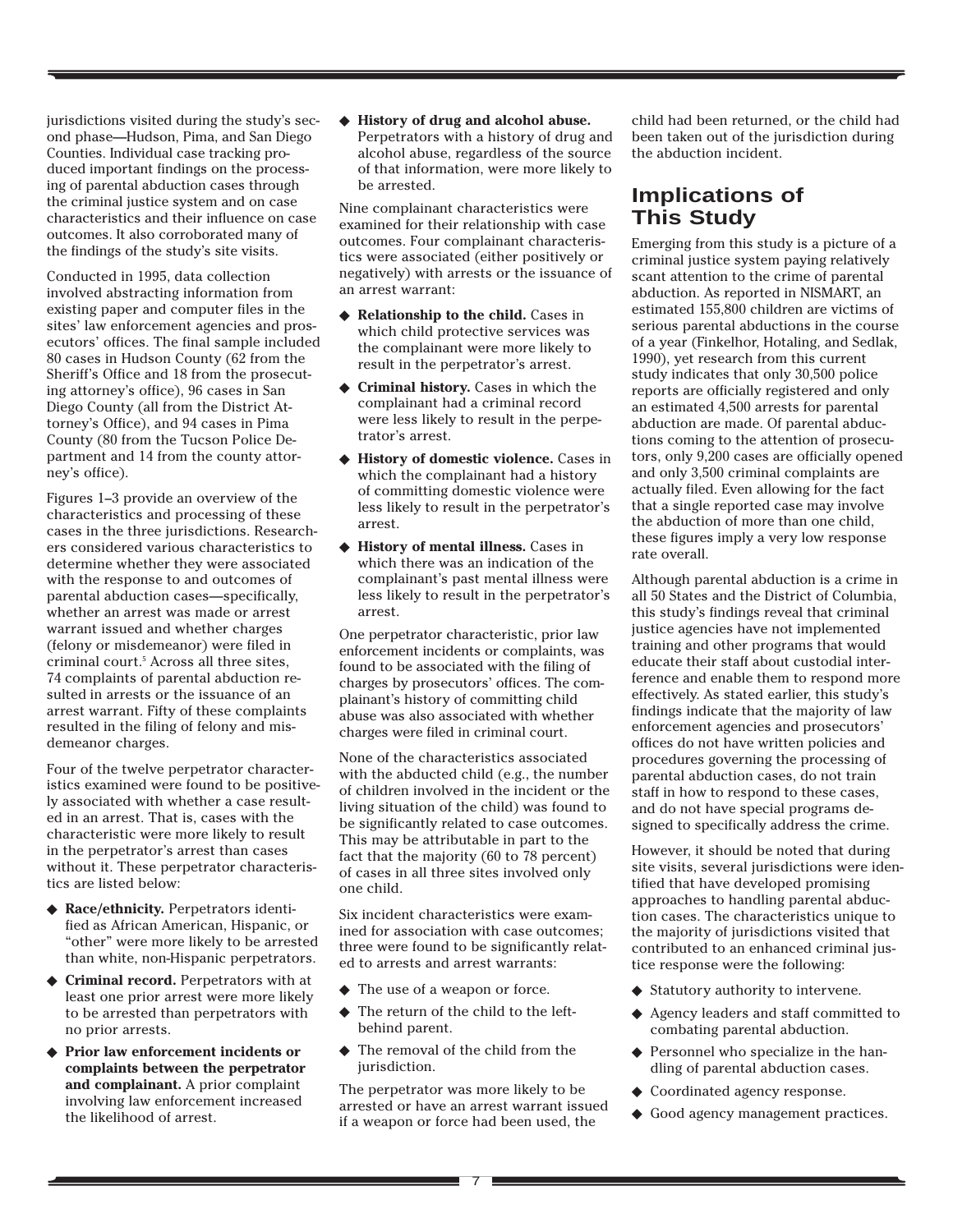

Note: The number of cases is given in parentheses. Also, percentages through the charges-filed level are based on 72 Sheriff's Office complaints. After the charges-filed level, counts include charges filed from both municipal law enforcement and the Sheriff's Office (n=22). Accompanying percentages are based on estimates of all complaints  $(n=113)$  from both municipal law enforcement agencies and the Sheriff's Office. Percentages have been rounded.

 $*$  This percentage is based on the estimated number of complaints received in municipal law enforcement agencies ( $n=41$ ), using the ratio of filed cases to complaints found in the Sheriff's Office.

Access to supportive services (e.g., legal, family court, mediation, reunification, and visitation supervision services) for agency staff and left-behind parents.

The remainder of this section presents strategies and recommendations for legal, programmatic, and policy reforms to enhance the criminal justice system's response to parental abduction.

#### **Legal Reforms**

**Enact comprehensive criminal parental abduction statutes, such as the model Parental Kidnapping Crime Act.** The first step in implementing an enhanced law enforcement response to parental abduction is for a jurisdiction to evaluate its current State criminal statutes and case law relevant to this crime. If criminal justice agencies are to respond effectively to the crime of parental abduction, laws must support their efforts. Parental abduction will not become a law enforcement priority unless laws are enacted

that authorize law enforcement intervention and designate the offense a felony.

One model of a comprehensive and uniform parental abduction statute is the Parental Kidnapping Crime Act.<sup>6</sup> Those interested in enhancing their criminal justice system's response to the crime of parental abduction should review this model statute, carefully contrasting it to their State's existing statute. As indicated in its introduction, the "Act is intended as a substitute for existing laws that cover the issues addressed in [the] statute." The Act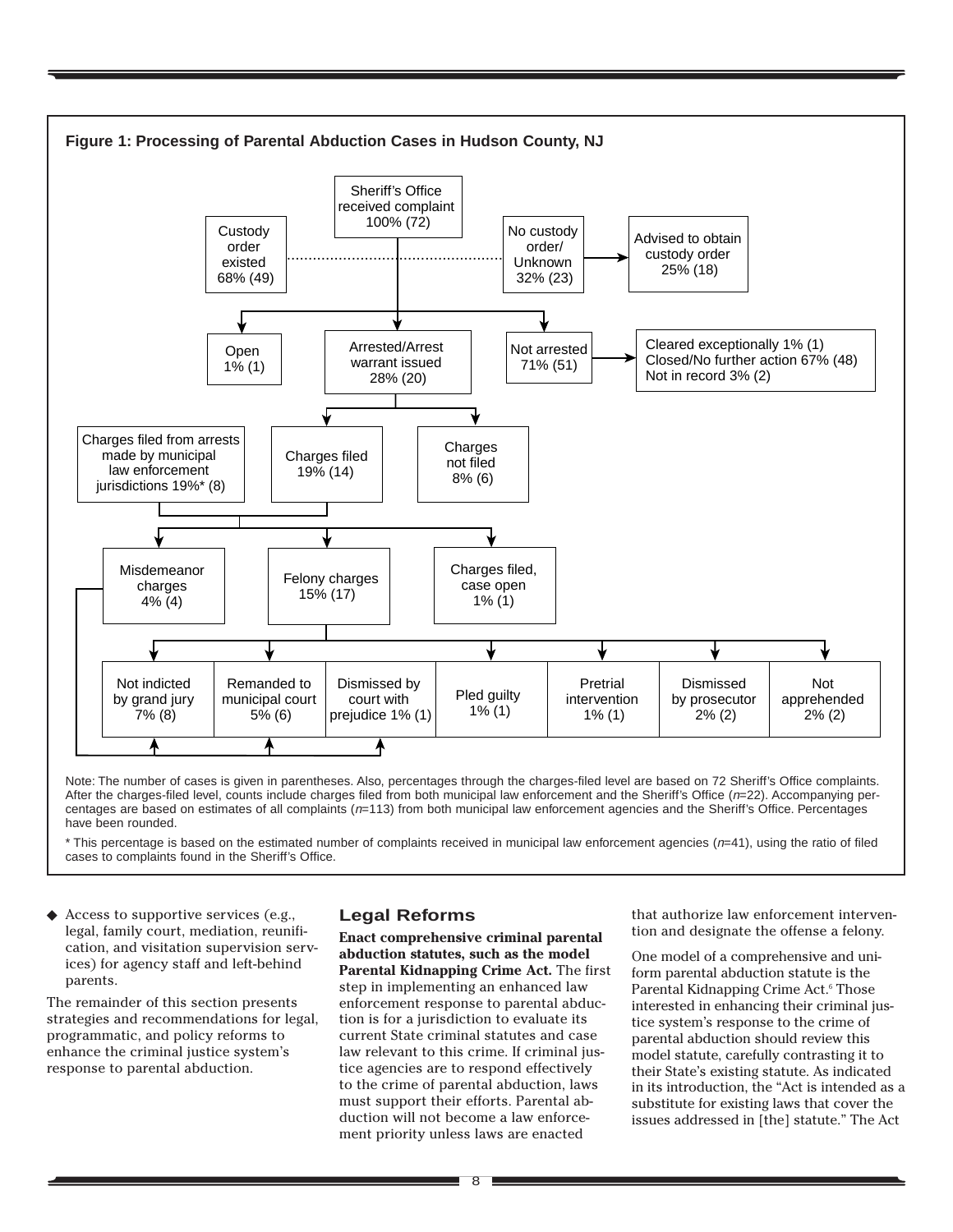

can also serve to enhance the effectiveness of those statutes that are already for the most part in conformity with it. The Act's primary goal is to produce statutory uniformity among States because

[a] uniform approach to the nationwide problem of parental kidnapping will send this message to parents: There is no safe haven for child abductors. Every State treats child abduction as a punishable offense according to the same terms. Faced with predictable criminal consequences for parental kidnapping, more parents are apt to seek civil solutions to their child custody problems, which is in the best interests of children. (Uthe, 1996:iii)

Briefly, the Act prohibits parental kidnapping that substantially deprives another of his or her right of custody or visitation whether a child has been removed from a particular State or a custody order has been issued. Of particular note to law enforcement personnel are provisions of the Act that authorize them to take a child into protective custody under specified circumstances, including if the child "reasonably appears" to be a missing or abducted child. These provisions also state that "[a] law enforcement officer and a prosecutor and his or her representatives shall not be liable for actions taken pursuant to this Act."

**Enact State statutes modeled after California's law and the Uniform Child-Custody Jurisdiction and Enforcement Act that authorize prosecutors to investigate and prosecute custodial interference complaints, including filing pleadings in civil or family court proceedings necessary for the abducted child's recovery.** In addition to California Family Law Code §§ 3130–3134, Title II of An Act To Expedite Enforcement of Child Custody Determinations<sup>7</sup> addresses the role of prosecutors and law enforcement in taking civil action to enforce custody orders. For example, the Act provides among other things that law enforcement personnel are authorized to seek a court order granting them the right to take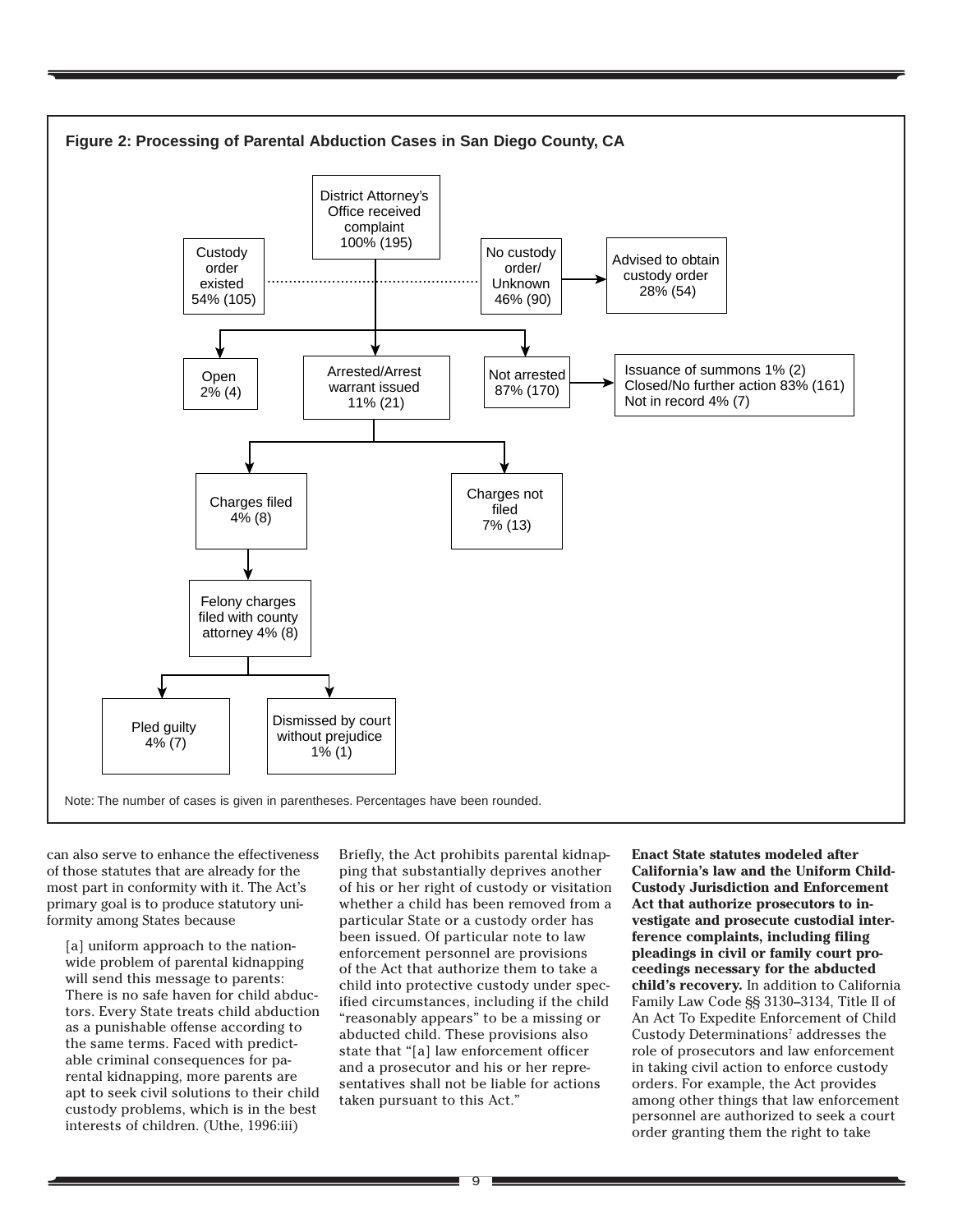

complaints. After the charges-filed level, counts include charges filed from both the Tucson Police Department and the Sheriff's Office (n=20). Accompanying percentages are based on estimates of all complaints (n=209) from both the Tucson Police Department and the Sheriff's Office. Percentages have been rounded.

\* This percentage is based on the estimated number of complaints received in the Sheriff's Office (n=31), using the ratio of filed cases to complaints found in the police department.

temporary custody of a child in cases in which they would have to travel out of State to recover an abducted child and/or pick up an offender during extradition proceedings.

The Uniform Child-Custody Jurisdiction and Enforcement Act, approved in 1997 by the National Conference of Commissioners on Uniform State Laws, contains very similar provisions. Section 315 gives prosecutors statutory authority to take any lawful action, including using a proceeding under the Act to locate a child, obtain the return

of a child, or enforce a child custody determination. The prosecutor may take action if there is an existing custody determination, a request from a court, a reasonable belief that a criminal statute has been violated, or a reasonable belief that the child was wrongfully removed or retained in violation of the Hague Convention. Section 316 authorizes law enforcement personnel to assist prosecutors in carrying out their responsibilities under the Act. States should consider adopting the Act, including these innovative provisions.

**Modify the Missing Children's Assistance Act of 1984 to ensure that information on all parentally abducted children is entered into the NCIC database immediately upon law enforcement's receipt of a report.** Site visits revealed that the Missing Children's Assistance Act (42 U.S.C.  $\S 5772 (1)(A)$  and  $(B)$ ) is generally interpreted to mean that if a child's whereabouts are known to the child's lawful custodian, information regarding the child and the abductor need not be entered into the NCIC database. However,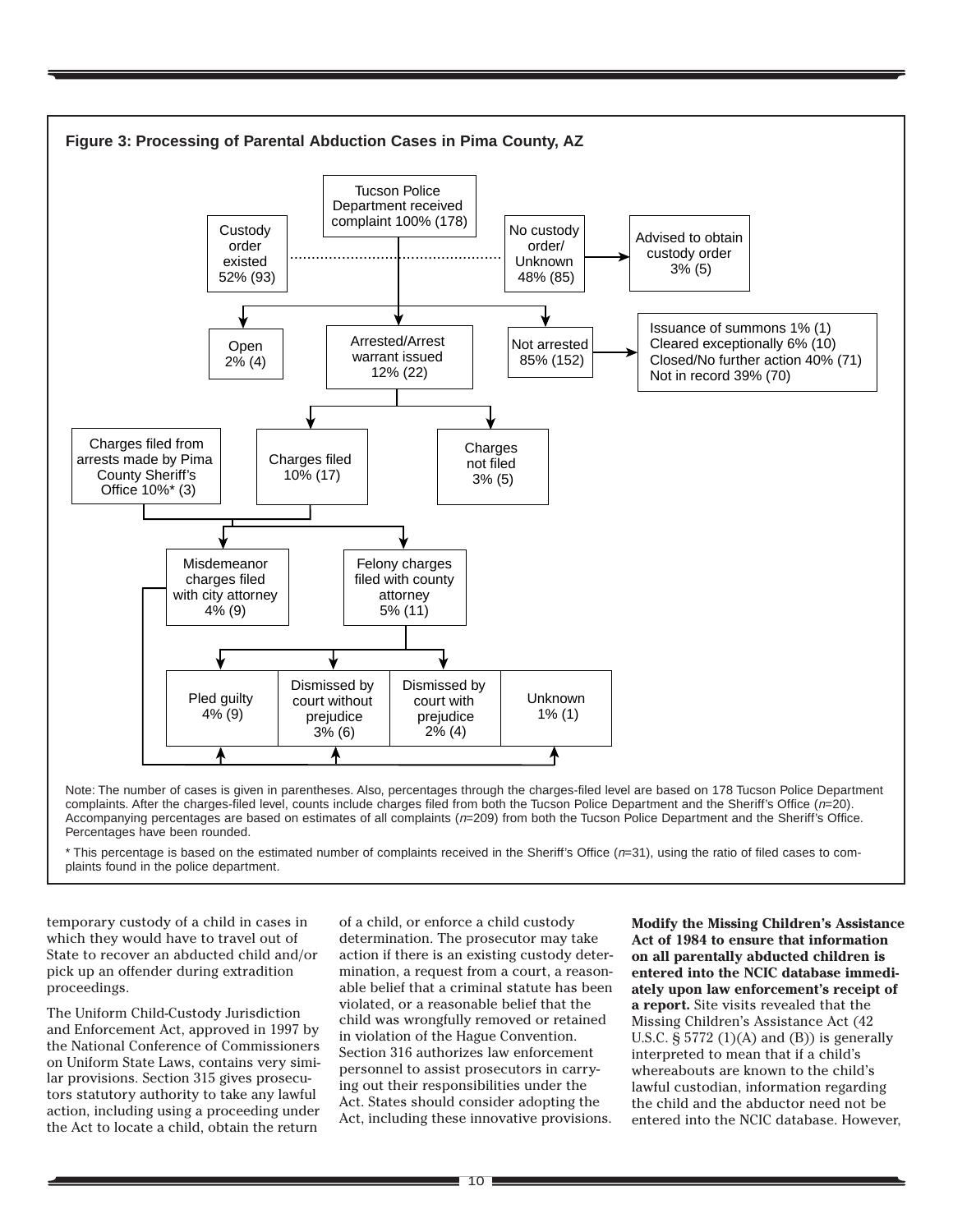even in cases in which a child's whereabouts are known by the lawful custodian, there is always the serious risk that the abducting parent will flee, possibly immediately; will subject the child to abuse or neglect; or will be involved in other criminal conduct. Clarifying the Federal law (i.e., clarifying the definition of "missing child") so that information on all parentally abducted children is entered into the NCIC database will ensure that these entries are made more uniformly among States and will facilitate intrastate and interstate communication among law enforcement agencies. It will also enhance the ability of prosecutors who have or may acquire the civil authority to locate and recover abducted children pursuant to the aforementioned Uniform Child-Custody Jurisdiction and Enforcement Act. $8$ 

#### **Programmatic and Policy Reforms**

**Recognize that parental abduction is a serious form of child maltreatment and is a crime that must be effectively investigated and prosecuted.** Leaders of criminal justice agencies should advocate for sufficient staff, enhanced computer technology, and other resources so that staff are able to make the crime of parental abduction a case priority. Interviews conducted during the study's site visits revealed that criminal justice system personnel were overwhelmed with handling cases of serious violence and other crimes. Although those interviewed perceived parental abduction as a serious, criminal offense, they were also concerned that unless additional staff and other resources were provided, they would be unable to respond effectively. Several interviewees reported the need for sufficient and upgraded computer equipment and access to computer technologies that would allow them to connect quickly to data collection systems (e.g., Experian credit check and Data Quick) and expedite investigations.

**Develop and implement written policies and procedures addressing the handling of parental abduction cases.** To institutionalize practice and procedure and ensure a uniform, effective response to reports of parental abduction, it is imperative that State and local criminal justice agencies develop and implement policies and procedures specific to the processing of these cases. As a matter of good management practice, all personnel, including



supervisors and those on patrol, should be fully trained in and apprised of agency policies and procedures. Agencies should evaluate their existing policies and procedures on the general handling of missing children's cases to ensure that parental abduction issues are addressed. In addition, law enforcement personnel and prosecutors should assess the need for formal written protocols governing the appropriate transfer of cases for purposes of prosecution.

**Develop initial and ongoing training programs for all criminal justice system personnel on the handling of parental abduction cases, including the psychosocial aspects of the crime and the interrelationship of criminal and civil forums in resolving custodial interference disputes.** Educating all criminal justice system personnel, including patrol officers and management, about parental abduction and effective responses is essential to change the assumption that parental abduction is not a serious crime. The study's findings indicate that, with the exception of a handful of criminal justice agencies, most law enforcement personnel and prosecutors do not receive any specialized training on issues, policies, and procedures relevant to parental abduction. (The criminal justice system's current perception of this crime is very much like its view of domestic violence 5 to 10 years ago.) Briefly, all agency personnel should be familiar with Federal and State criminal parental abduction laws, the psychosocial aspects of the crime, any written policies and procedures addressing case processing, effective interventions, the interplay between the criminal

and civil systems in resolving custodial interference disputes, and community and other support services (e.g., mediation, family court, and legal services programs) that may complement law enforcement interventions.<sup>9</sup> In addition, to ensure uniformity among the States in the use of NCIC, all law enforcement personnel should receive concerted training on the appropriate and expeditious entry of abduction reports into the NCIC database. Given time constraints for staff training and the number of subjects that must be covered, it may be appropriate to incorporate specialized training on parental abduction and visitation interference concerns into already existing domestic violence and child abuse training. Management and staff should explore the possibility of obtaining technical assistance from the following: the National Center for Missing and Exploited Children, the National Center for Prosecution of Child Abuse, the Office of Juvenile Justice and Delinquency Prevention, and the Missing and Exploited Children's Training and Technical Assistance Program.<sup>10</sup>

**Establish specialized units made up of law enforcement personnel and prosecutors skilled in investigating and prosecuting the crimes of parental abduction and visitation interference.** Given the complexity of case investigations and recovery efforts and the experiences of criminal justice personnel in Hudson, Pima, and San Diego Counties, agencies should seriously consider establishing sufficiently staffed specialty units to allow for a coordinated and expert response to reports of parental abduction. Patrol officers and line staff still need to be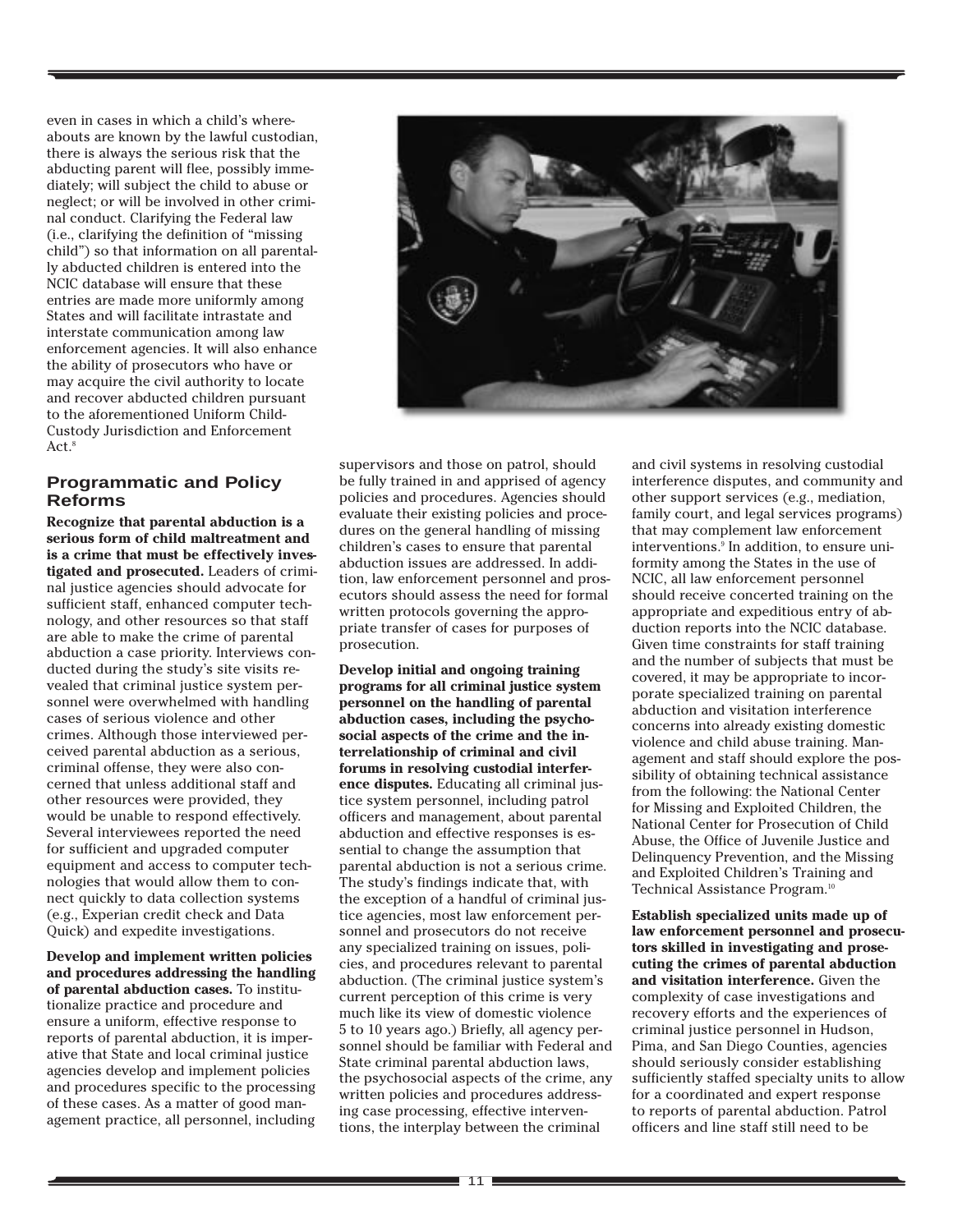knowledgeable about the issues, but staff specialists can more effectively follow up with necessary investigations, assess the appropriateness of law enforcement interventions, access suitable support services, and ease the burden on line officers in resolving custodial interference complaints. These specialists need not be limited to handling only custodial interference cases, especially in jurisdictions that may not have a high number of such cases. Agencies are encouraged to designate two or more staff members who would be comprehensively trained in all aspects of handling parental abduction cases and, at the same time, be assigned other types of cases. A preferred staffing model would be one such as the Family Protection Division of the San Diego District Attorney's Office, which handles not only custodial interference but also child abuse and domestic violence cases.

**Consider establishing local law enforcement missing children's clearinghouses.** Local law enforcement agencies should collaborate more effectively with their State missing children's clearinghouses. In conjunction with this, consideration should be given to establishing local missing children's clearinghouses within counties to allow for expert, coordinated responses to parental abduction reports. One model for this approach could be that used in Hudson County, where a number of municipal police agencies refer parental abduction cases to the Sheriff's Office, a county agency that employs staff specialized in the handling of such cases. Recognizing that this type of coordination might not be easy to accomplish, given agencies' individual priorities and interests, those interested in pursuing such coordination should keep in mind that this approach could be cost effective and ease the burden on municipal police departments in investigating parental abduction cases.

**Develop and implement written interstate and intrastate protocols for handling cases that involve the investigation and/ or prosecution of parental abduction in more than one State or within more than one municipality in a State.** Criminal justice agencies, especially those located in neighboring jurisdictions, should examine whether interstate and intrastate written protocols need to be developed to reduce the chances that jurisdictional disputes related to agencies' responsibilities will arise during case investigation and prosecution. For example, in the Nation's Northeast corridor, which is made up of

several large metropolitan areas, parental abductions could easily result in the crossing of State lines. If a kidnapped child were taken from the District of Columbia to Maryland, would Maryland law enforcement agencies have a responsibility to assist in investigating the child's whereabouts and, if so, what would be the level of assistance? Questions like these could be answered in interstate and intrastate written protocols.

**Clarify the role of the FBI in investigating cases of parental abduction and actively seek the FBI's assistance in appropriate cases.** This study found that the FBI may not be as actively involved as it might be in identifying the whereabouts of abductors.11 Criminal justice system personnel may be unaware of the role the FBI can play in investigating these cases, and State and local law enforcement personnel may be concerned about sharing investigative responsibilities. Information on the FBI's role in handling parental abduction cases needs to be disseminated through training and other programs to State and local law enforcement personnel and the general public.12 In addition, Federal law enforcement authorities' handling of parental abduction cases warrants further study, including assessing the extent of their involvement in investigating abductions pursuant to the Fugitive Felon Act and investigating and prosecuting international abductions pursuant to the International Parental Kidnapping Crime Act.

**Learn about State missing children's clearinghouses, work with them to improve coordination and use of services, and advocate for enhanced clearinghouse funding.** Given the low priority that most law enforcement agencies place on parental abduction cases and the general lack of knowledge about the crime and its handling, it is not surprising that missing children's clearinghouses may be underused and, consequently, underfunded. This study revealed the need for enhanced communication between local law enforcement staff and State clearinghouses so that agencies can better understand a clearinghouse's role in providing technical assistance. Police need to be better informed of their State's clearinghouse operations and should know how to access its services. Collaboration between clearinghouses and local law enforcement is essential if the clearinghouses are to provide the services most useful to law enforcement.

**Advocate for the development and continuation of support services that are instrumental in preventing and resolving custodial interference disputes and that complement criminal justice system intervention.** Criminal justice system personnel who are in a position to advocate for enhanced support services should seek to develop and maintain costeffective support services that can prevent abductions and can provide children and their families greater access to civil forums to resolve custodial interference disputes. This support can include legal services and self-help legal programs, family court services, mediation, supervised visitation programs, and educational forums on parental abduction issues. Moreover, serious thought should be given to appointing independent counsel for children in civil proceedings and developing programs to assist in the reunification of children with their parents. Support services offered in both civil and criminal arenas can be instrumental in reducing the need for criminal justice system intervention and the risk of trauma to the abducted child.

# **Conclusion**

Throughout this study, several individuals, including project staff and those in the field, commented that in addressing the problem of parental abduction, the focus on the child as victim is often lost. Criminal parental abduction statutes, for instance, speak in terms of one parent depriving the other of his or her child. As a result, the parent, not the child, becomes the aggrieved party. Similarly, the child's point of view is too often overlooked in these cases, especially if the child's whereabouts are unknown. Unlike other types of child maltreatment cases, in parental abduction cases, investigators often do not have direct contact with the child. As a result, though unintentional, the child's interests, in contrast to his or her parents', may become secondary.

Criminal justice leaders, legislators, and others in a position to support and implement specialized programs of intervention must be reminded that parental abduction can be a form of serious child maltreatment and is a crime in all 50 States and the District of Columbia. Many children will benefit if the criminal justice system carefully considers this study's findings and recommendations and begins to perceive this crime as harmful to the well-being of children and their families.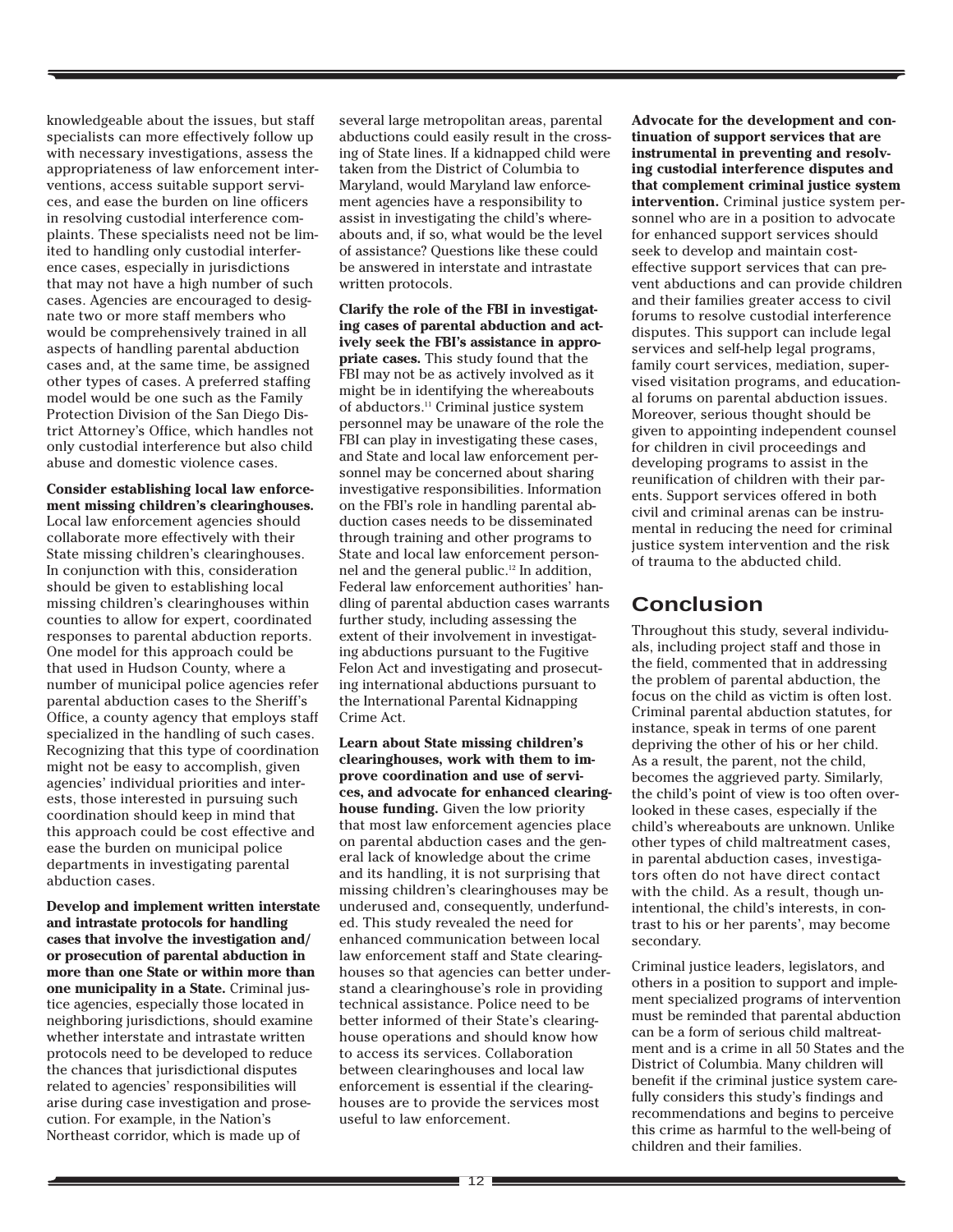# **For Further Information**

Additional information about parental abduction is available from the organizations listed below. Brief descriptions of selected publications available from each organization are also provided.

#### **Organizations**

**Office of Juvenile Justice and Delinquency Prevention (OJJDP)** Child Protection Division 202–616–3637 202–353–9093 (fax) ojjdp.ncjrs.org

**National Center for Missing and Exploited Children (NCMEC)** 703–274–3900 703–274–2222 (fax) missingkids.com

**National Center for Prosecution of Child Abuse (NCPCA)** 703–739–0321 703–549–6259 (fax) ndaa-apri.org/apri/NCPCA/Index.html

**American Bar Association Center on Children and the Law (ABA CCL)** 202–662–1720 202–662–1755 (fax) abanet.org/child

# **Publications**

**OJJDP.** The following documents are available from OJJDP (see Publications on its Web site or call the Juvenile Justice Clearinghouse at 800–638–8736) or from the National Criminal Justice Reference Service (visit ncjrs.org or call 800–851–3420).

*Addressing Confidentiality of Records in Searches for Missing Children* (NCJ 155183). This Report makes recommendations concerning law enforcement agencies' access to records maintained by schools, hospitals, child welfare agencies, domestic violence shelters, and runaway shelters. The Report also covers information release procedures and includes a checklist for maximizing record access from service providers. The Report's appendixes contain additional information and other relevant statistical data on the confidentiality of records in searches for missing children, jurisdictions that allow record access or impose reporting requirements in missing children cases, and State laws affecting record access.

*Early Identification of Risk Factors for Parental Abduction* (NCJ 185026). This Bulletin presents the design and findings of four OJJDP-funded studies on preventing family abductions. The findings provide information regarding the risk factors associated with parental kidnapping and strategies that can be used to intervene with at-risk families.

*Family Abductors: Descriptive Profiles and Preventive Interventions* (NCJ 182788). This Bulletin describes preventive interventions, such as counseling, conflict resolution, and legal strategies, that seek to settle custody and access disputes for families identified as at risk for parental abduction.

*A Family Resource Guide on International Parental Kidnapping* (NCJ 190448). This guide presents practical and detailed advice about preventing international kidnapping and increasing the chance that children who are kidnapped or wrongfully retained will be returned. It provides descriptions and realistic assessments of the civil and criminal remedies available in international parental kidnapping cases, explains applicable laws and identifies both the public and private resources that may be called upon when an international abduction occurs or is threatened, and prepares parents for the legal and emotional difficulties they may experience.

*International Parental Kidnapping: A Law Enforcement Guide* (forthcoming). This guide provides practical information on the public and private resources and services that are available to assist law enforcement in international parental abduction cases. It explains applicable laws, defines agency roles and responsibilities, describes criminal and civil remedies, examines methods for prevention and interception, and discusses important issues and procedures to be addressed during an international parental abduction case.

*Issues in Resolving Cases of International Child Abduction* (NCJ 182790). This Report documents a lack of uniformity in the application of the Hague Convention across countries. It includes case histories, survey findings on left-behind parents, selected practices in international family abduction cases, and recommendations for the judicial and legal systems.

*Issues in Resolving Cases of International Child Abduction by Parents* (NCJ 190105). This Bulletin provides an overview of the major survey findings, selected good practices, and recommendations from the Report *Issues in Resolving Cases of International Child Abduction*.

*Obstacles to the Recovery and Return of Parentally Abducted Children* (Report: NCJ 144535; Research Summary: NCJ 143458). These publications present the results of a 2-year study of the legal, policy, procedural, and practical obstacles to the location, recovery, and return of children abducted by a noncustodial parent. They include recommendations to overcome each obstacle and extensive appendixes that describe the pros and cons of existing legal procedures for enforcing a custody order, sample forms to be used with existing legal procedures, and summaries of both civil and criminal appellate decisions.

*Parental Abduction: A Review of the Literature* (Available online only: ojjdp. ncjrs.org/pubs/missing.html#186160). This online resource summarizes current research and literature related to the primary issues involved in parental abduction.

*Prevention of Parent or Family Abduction Through Early Identification of Risk Factors* (NCJ 182791). Based on analyses of data from several California studies related to child abductions by a noncustodial parent, this Report outlines a set of characteristics of parents who abduct their children and presents indepth sociodemographic and legal information about the families of abducted children.

*Using Agency Records To Find Missing Children: A Guide for Law Enforcement* (NCJ 154633). This Summary focuses on procedures for obtaining and using the records of certain types of human service providers to find missing children. It examines the use of, access to, barriers to, and limitations of records from schools, medical care providers, runaway shelters, and domestic violence shelters.

*When Your Child Is Missing: A Family Survival Guide* (NCJ 170022; Spanish Version: NCJ 178902). This guide, written by parents and family members who have experienced the disappearance of a child, explains how parents can best participate in the search for a missing child. It discusses the parents' relationship with law enforcement, examines issues related to the media, and presents practical information about distributing fliers and photos, organizing volunteers, and managing monetary donations.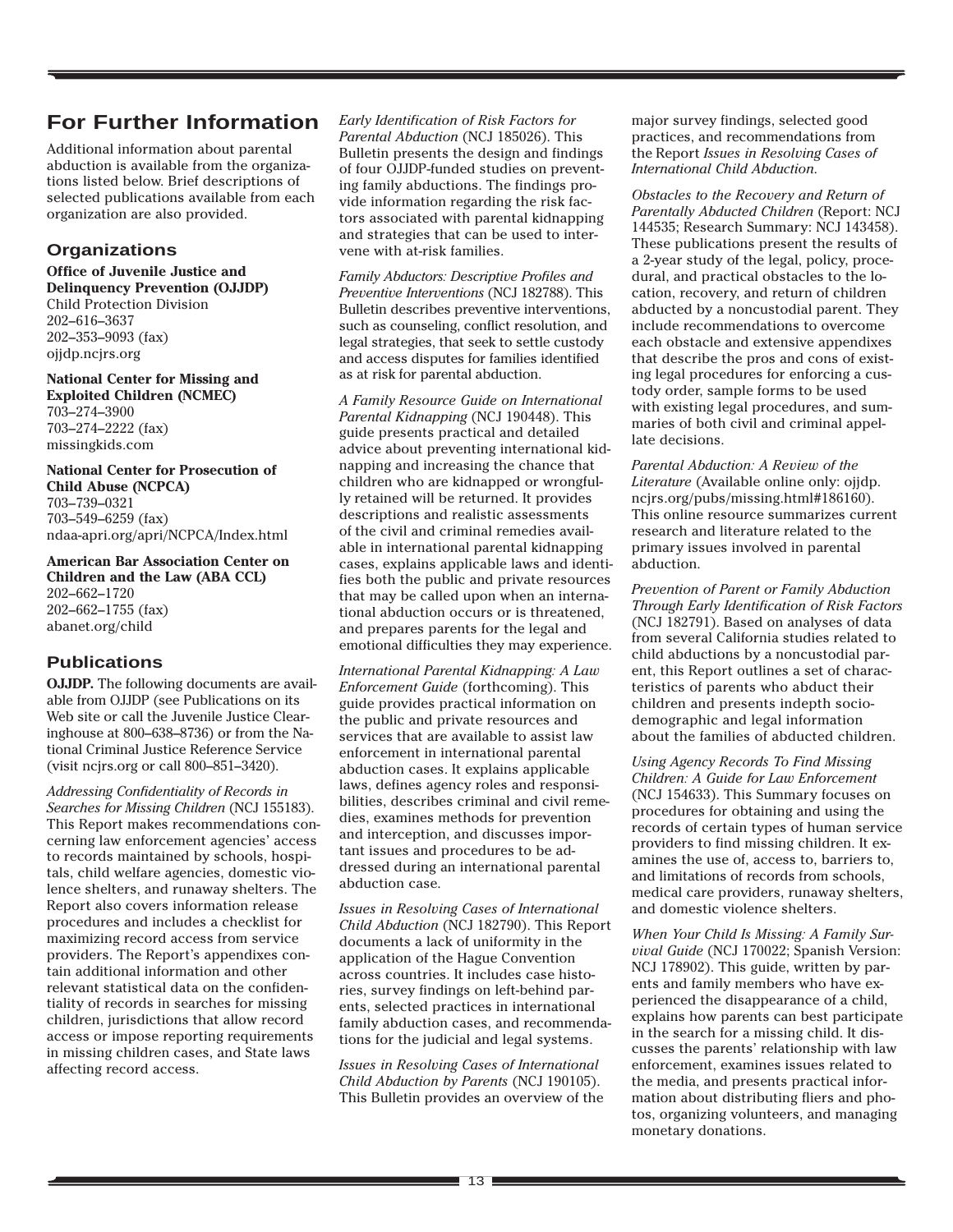**NCMEC.** The following documents are available from NCMEC (see Education & Resources on its Web site or call 800–843–5678).

*Family Abduction.* This handbook guides parents through the civil and criminal justice systems, explains the laws that will help them, outlines prevention methods, and provides suggestions for aftercare following the abduction. It thoroughly details search and recovery strategies and contains advice for attorneys, prosecutors, and family court judges handling these cases.

*International Forum on Parental Child Abduction: Hague Convention Action Agenda.* This report details the findings of a forum held in September 1998 to study the Hague Convention on the Civil Aspects of International Child Abduction. It offers 12 action/agenda items to help strengthen implementation of the Hague Convention.

*"The Kid Is With a Parent, How Bad Can It Be?": The Crisis of Family Abductions.* This issue brief discusses the seriousness of the problem of family abduction, considers whether the problem is growing, and examines the challenges and opportunities this crime poses to policymakers.

*Missing and Abducted Children: A Law-Enforcement Guide to Case Investigation and Program Management.* This guide, authored by a team of 38 professionals from local, State, and Federal agencies, outlines a standard of practice for law enforcement officers handling several types of missing child cases, including runaways, thrownaways, family/nonfamily abductions, and disappearances in which the circumstances are unknown.

*When Your Child Is Missing: A Family Survival Guide.* Also available from OJJDP; see above for description.

**NCPCA.** The following documents are available from NCPCA (see Publications on its Web site).

*Charging the Parental Kidnapping Case.* This monograph assists prosecutors in determining appropriate charges and sentencing recommendations. It notes that an aggressive investigative and prosecutorial approach sends the message that parental kidnapping is a serious crime with

serious consequences for both victims and abductors and recommends that prosecution should be seriously considered in every parental kidnapping case.

*Investigation and Prosecution of Parental Abduction, 2000* (Training Conference Notebook). This notebook contains training materials compiled for the 2000 NCPCA Conference, Investigation and Prosecution of Parental Abduction.

*Parental Kidnapping, Domestic Violence and Child Abuse: Changing Legal Responses to Related Violence.* This monograph will assist investigators and prosecutors in developing appropriate responses to the interrelated crimes of parental kidnapping, domestic violence, and child abuse.

**ABA CCL.** The following documents are available from ABA CCL (see Issues/ Parental Kidnapping on its Web site).

*Hague Child Abduction Convention Issue Briefs.* This 1997 material consists of four issue briefs that can help attorneys handle cases that fall under the Hague Convention on the Civil Aspects of International Child Abduction.

*The Hague Convention: A Curriculum for American Judges and Lawyers.* This 1997 publication explains how the Hague Convention can be used effectively within the United States in international parental kidnapping cases.

*Parental Kidnapping Prevention and Remedies.* This 1997 material is designed to help attorneys better understand parental abduction cases and applicable laws. It includes practical tips on protections that can be placed in child custody orders that may help prevent an abduction, tips that lawyers can give their parent clients, a review of possible legal actions that can be taken on parents' behalf, and governmental resources that can be used to help in these cases.

*Parental Kidnapping Law Reform Package.* This package, produced in 1996, contains three proposed State laws related to parental abduction that can be adopted by State legislatures. The laws are the Parental Kidnapping Crime Act, Missing Children Record Flagging Act, and Tortious Interference With Child Custody and Visitation Act.

# **Endnotes**

1. The study's findings and recommendations are discussed in greater detail in the project's final report, *The Criminal Justice System's Response to Parental Abduction: Final Report,* which is available from the Juvenile Justice Clearinghouse (call 800– 638–8736 or order online at www.ncjrs. org/puborder). Unless otherwise stated, legal and other research for this Bulletin was concluded in mid-1996. Readers wishing to rely on a particular legal reference should check the law itself to find accurate, updated language and citation information.

2. A detailed discussion of NISMART 2, which is currently under way, can be found in Hanson, L., 2000, *Second Comprehensive Study of Missing Children,* Bulletin, Washington, DC: U.S. Department of Justice, Office of Justice Programs, Office of Juvenile Justice and Delinquency Prevention.

3. The survey instrument made the inquiry as to "whether . . . joint custody" was a factor in taking a report or influenced the investigative priority assigned to a case. Whether a court order was necessary to have "joint custody" was left to the interpretation of the responding agency.

4. The law mentioned in the section "Phase 2: Findings From Site Visits" was the law in effect at the time of the site visits and was current as of 1995.

5. Characteristics that were missing more than 30 percent of the data were eliminated from the chi-square analysis.

6. See Uthe (1996). The Act also appears in an appendix to *The Criminal Justice System's Response to Parental Abduction: Final Report* (see note 1).

7. The full text of the Act with commentary can be found in Volenik and Uthe (1993).

8. In accordance with NCIC 2000, technological capabilities are improving. As part of the improvement effort, guidelines are being developed and implemented. In light of this Bulletin's NCIC-related findings, the NCIC 2000 code for missing persons should state "parental abduction" rather than "noncustodial parent abduction." The present code is too narrow a construct because sometimes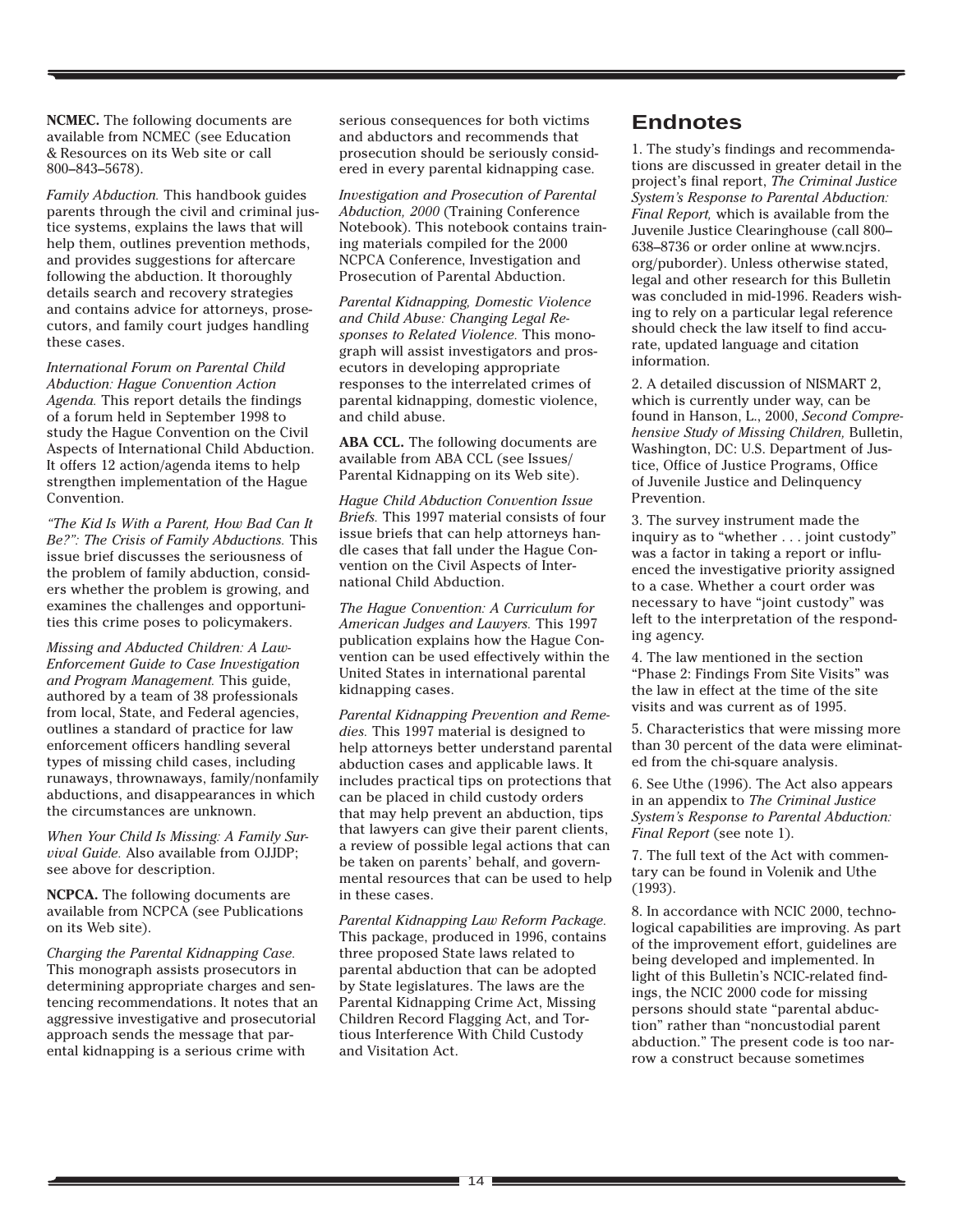custodial parents conceal children in violation of the other parent's visitation rights. Codes should also expressly allow entry of abducting parents who are missing into the NCIC database, regardless of custodial or criminal status. It is imperative that the proposed NCIC 2000 guidelines relative to parental abduction (interstate and international) be reviewed to ensure that they facilitate, not hinder, the identification and recovery of abducted children, regardless of whether a custodian, noncustodian, or other person abducts them.

9. See *Parental Abduction: A Review of the Literature* (ojjdp.ncjrs.org/pubs/ missing.html#186160) for more information about many of these topics. A description of this document can be found under "For Further Information."

10. The Missing and Exploited Children's Training and Technical Assistance Program, funded through a grant to Fox Valley Technical College and overseen by OJJDP's Child Protection Division, currently offers five different week-long training programs, including a program on Responding to Missing and Abducted Children.

11. In addition to the FBI, a number of other Federal agencies can be of assistance to criminal justice system personnel working on parental abduction cases. An excellent guide to this support is *Federal Resources on Missing and Exploited Children: A Directory for Law Enforcement and Other Public and Private Agencies* (3rd ed., May 2001), prepared by Fox Valley Technical College under a cooperative agreement with OJJDP. For further information on obtaining this document, call the Juvenile Justice Clearinghouse at 800–638–8736.

12. In January 2000, the FBI expanded its Office of Crimes Against Children into the Crimes Against Children Unit (CACU). CACU is staffed by supervisory special agents and support professionals who focus on all crimes under the FBI's jurisdiction that in any way involve the victimization of children. The staff provide program management and fieldwide investigative oversight over these critical FBI operations. The mission of CACU is to provide a quick, effective response to all incidents under its jurisdiction, thereby increasing the number of victimized children recovered and reducing the number of crimes in which children are victimized.

# **Acknowledgments**

At the time of this Bulletin's development, Kathi L. Grasso, J.D., was Director of the Child and Adolescent Health Law Program at the American Bar Association's Center on Children and the Law. She is now Director of OJJDP's Research and Development Division. Andrea J. Sedlak, Ph.D., is Associate Director of Human Services Research at Westat. Janet L. Chiancone, M.S., is a Program Manager in the Office of Juvenile Justice and Delinquency Prevention's Research and Program Development Division. Frances Gragg, M.A., is a Senior Project Director at Westat. Dana Schultz, M.P.P., is a Project Analyst at Westat. Joseph F. Ryan, Ph.D., is a former detective with the New York City Police Department and currently the Chair of the Department of Criminal Justice and Sociology at Pace University in New York and a nationally recognized expert on police response to intimate violence.

Other individuals involved with this research included Susan J. Wells, Ph.D., Patricia Hoff, Esq., Diane D. Broadhurst, M.L.A., and Lisa Altenbernd. Project Advisory Board members were Martha-Elin Blomquist, Ph.D., Judge Christopher Foley, and Janet Kosid Uthe, Esq.

Photo on page 3 © 1998–2001 PictureQuest, Inc.; photo on page 5 © 1997–99 PhotoDisc, Inc.; photo on page 11 © 2001 Corbis Corporation.

# **References**

Finkelhor, D., Hotaling, G., and Sedlak, A. 1990. *Missing, Abducted, Runaway, and Thrownaway Children in America; First Report: Numbers and Characteristics, National Incidence Studies.* Washington, DC: U.S. Department of Justice, Office of Justice Programs, Office of Juvenile Justice and Delinquency Prevention.

Girdner, L. 1993. Introduction. In *Obstacles to the Recovery and Return of Parentally Abducted Children,* Final Report, edited by L. Girdner and P. Hoff. Washington, DC: U.S. Department of Justice, Office of Justice Programs, Office of Juvenile Justice and Delinquency Prevention.

Uthe, J. 1996. Parental Kidnapping Crime Act. In *Parental Kidnapping Law Reform Package,* edited by L. Girdner and P. Hoff. Washington, DC: U.S. Department of Justice, Office of Justice Programs, Office of Juvenile Justice and Delinquency Prevention.

Volenik, A., and Uthe, J. 1993. Chapter 6: Obstacles to the recovery and return of parentally abducted children. In *Obstacles to the Recovery and Return of Parentally Abducted Children,* Final Report, edited by L. Girdner and P. Hoff. Washington, DC: U.S. Department of Justice, Office of Justice Programs, Office of Juvenile Justice and Delinquency Prevention.

This Bulletin was prepared under grant number 93–MC–CX–0010 from the Office of Juvenile Justice and Delinquency Prevention, U.S. Department of Justice.

*The Office of Juvenile Justice and Delinquency Prevention is a component of the Office of Justice Programs, which also includes the Bureau of Justice Assistance, the Bureau of Justice Statistics, the National Institute of Justice, and the Office for Victims of Crime.*